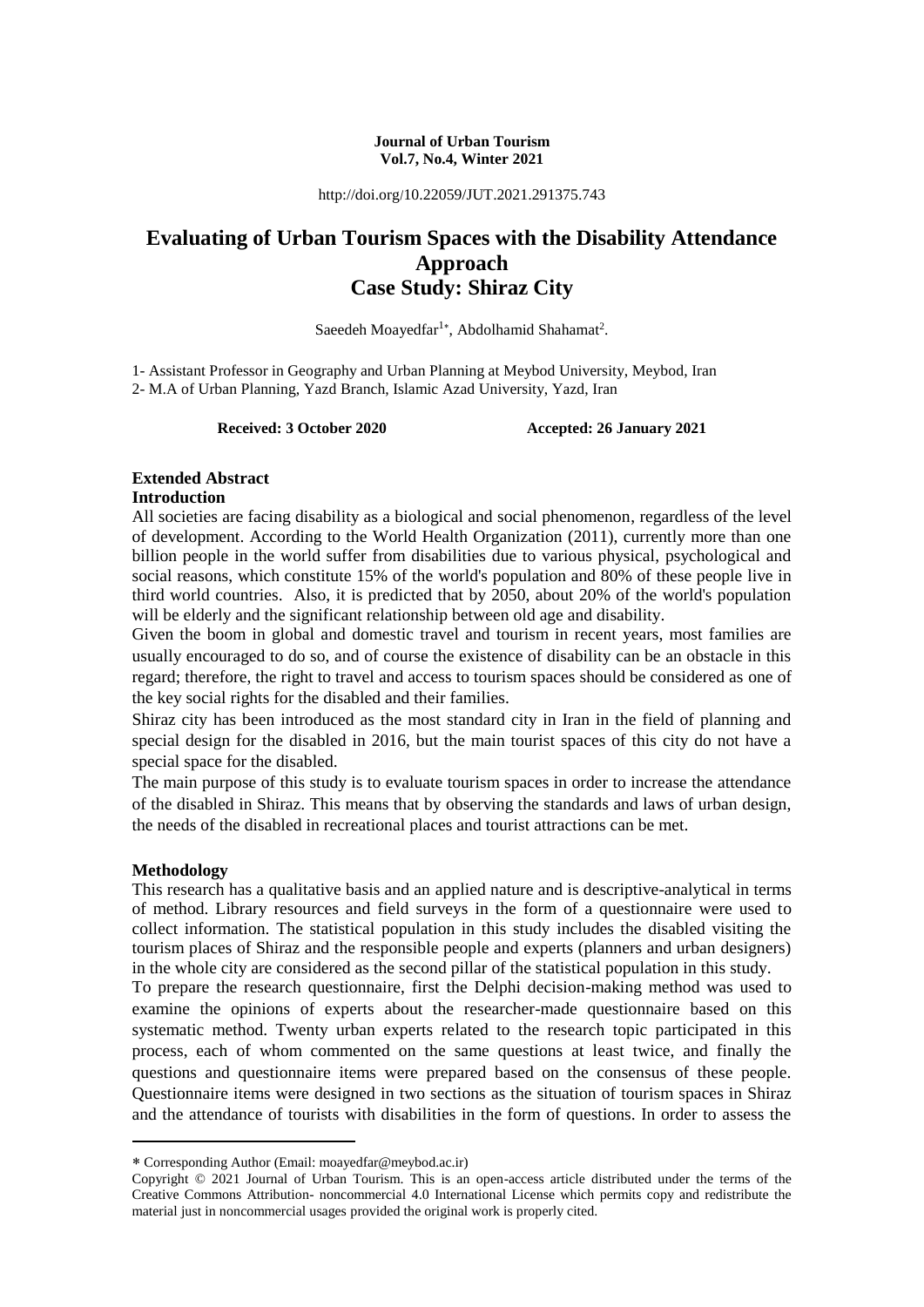validity of the questionnaire, Cronbach's alpha coefficient was used and 0.79 was obtained. For data analysis, the one-sample t-test and Pearson correlation statistical method as well as SOAR and QSPM techniques have been used. The SOAR model is a combination of the SWOT model and the positive view that Stavors has invented. In this model, the greatest strengths and opportunities in the community will be discovered through the participants and shareholders, and then the same group will suggest the ideals that they prefer to achieve in the future.

#### **Results and discussion**

Using the results of the questionnaires and SPSS software, a one-sample t-test was performed for the data. The results of one-sample t-test indicate that the average obtained from the research items is higher than 2.5, i.e. the main average, and indicates that by creating better conditions for the disabled in tourism spaces, their presence in tourism environments can be increased. The significance level of the test was less than 0.50, which indicates the confirmation of the test. Pearson correlation test was used to measure the correlation between independent and dependent variables. The independent variable consisted of 8 questions and the dependent variable consisted of 3 questions which were aggregated. Considering the correlation coefficient of 0.68, which is more than 0.5, it can be said that there is a direct and somewhat appropriate relationship between items; this means that by adapting tourism spaces in Shiraz and improving the conditions in these spaces, we can better and faster see the presence of disabled tourists in Shiraz.

#### **Conclusion**

The results show that one of the most touristic cities in Iran does not yet have the necessary infrastructure to receive disabled tourists in all urban areas. Although the city of Shiraz has been somewhat successful in accepting and attracting disabled tourists compared to other cities in Iran, this city does not fully meet the needs of the disabled in tourism spaces. Also, the main reason for the absence of disabled tourists in tourism spaces is the lack of facilities and services. Officials also believe that special urban equipment for the disabled should be used more in Shiraz. Based on the results of SOAR matrix, the most important opportunities and strengths of Shiraz city include the possibility of optimal use of open spaces and barren lands in the city and suburbs; it is possible to create special tourism hubs for the disabled in the tourist areas of this city and the existence of active rail and air connections with different cities of the country.

**Keywords:** Adaptation, Tourism Space, Attendance, Disability, Shiraz City.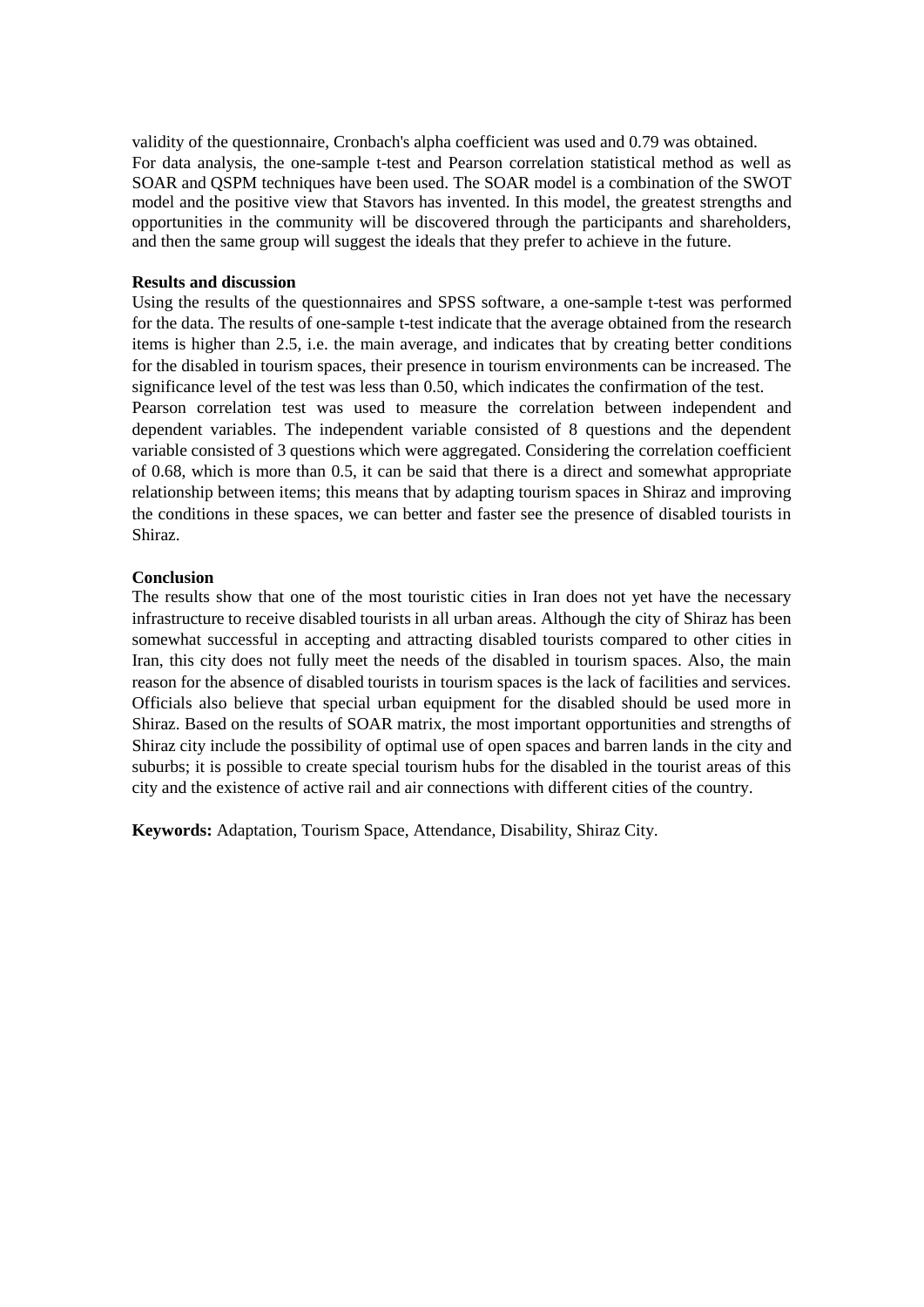# **فصلنامه گردشگری شهری، دورۀ ،7 شمارۀ ،4 زمستان 1399 صص. 91-108**

http://doi.org/10.22059/JUT.2021.291375.743

# **ساماندهی فضاهای گردشگری شهری با رویکرد حضور پذیری معلولین مطالعه موردی: شهر شیراز**

**سعیده مؤیدفر**<sup>د</sup> استادیار جغرافیا و برنامهریزی شهری، دانشگاه میبد، میبد، ایران **عبدالحمید شهامت-** کارشناسی ارشد شهرسازی، واحد یزد، دانشگاه آزاد اسالمی، یزد، ایران

**تاریخ دریافت: 1399/07/12 تاریخ پذیرش: 1399/11/07**

## **چکیده**

فضاهای گردشگری در شهرها بسیار محدودتر و کوچکتر از فضاهای شهری بوده و برنامهریزی در این خصوص، نیازمند شناخت صحیح از آنها میباشد. این فضاها موردتوجه گردشگران داخلی و خارجی از همـه اقشـار و همـه سنین است که بر اساس تنوع، جذابیت و امکان انتخاب متفـاوت، بایـد حـداقل امکانـات و خـدمات را بهصـورت یکسان در اختیار همگان و بهویژه معلـوالن قـرار دهـد. شـهر شـیراز بـه دلیـل برخـورداری از انـواع جاذبـههای گردشگری، یکی از مقاصد اصلی جذب توریست بوده که درصـدی از آمـار گردشـگران ایـن شـهر را معلـوالن و سالمندان تشکیل میدهند. بر این مبنا این پژوهش بهمنظور افزایش حضور پذیری معلـوالن گردشـگر، فضـاهای گردشگری شهر شیراز را موردبررسی قرار داده است. روش تحقیق توصیفی– تحلیلـی و بـا اسـتفاده از مطالعـات کتابخانهای و میدانی انجامشده است. جهت تهیه پرسشنامه از تکنیک دلفی از نوع تصمیمگیری استفادهشده و 50 نفر از معلولان گردشگر و ۲۰ نفر از مسئولان مرتبط با امر گردشـگری در شـهر شـیراز، در تکمیـل پرسشـنامهها مشارکت داشته و با آزمون تی تک نمونهای و همبستگی پیرسون، متغیرهای تحقیـق موردبررسـی قرارگرفتهانـد. نتایج تحقیق حاکی از آن است که در برخی از فضاهای گردشگری شهر شیراز، زیرساختهای الزم برای پذیرایی از گردشگران معلول وجود ندارد و عمدهترین علت عدم حضور گردشگران معلول در فضاهای گردشـگری، ضـعف در امکانات و خدماترسانی بهینه اسـت. بـر اسـاس نظـرات ذینفعـان و تشـکیل مـاتریس SOAR، مهمتـرین فرصتها، امکان استفاده بهینه از فضاهای باز و اراضی بایر این شهر و مهمترین قوتها، مهیا بـودن ارتباطـات ریلی و هوایی فعال با شهرهای مختلف کشور به جهت جذب گردشگران ناتوان است که راهبرد برتـر بـر اسـاس مدل QSPM، تعادلبخشی بین کلیه مناطق شهری بهویژه مناطق گردشگری شـیراز جهـت اسـتفاده عمـوم و بهویژه معلولین است که راهکارهایی همچون توسعه فضاهای عمومی جمع کننده و انگیزشی، ایجاد امنیت بیشـتر و احداث پارکینگها و امکانات مختص معلوالن پیشنهاد میگردد.

**واژگان کلیدی:** ساماندهی، فضای گردشگری، حضور پذیری، معلولین، شهر شیراز.

**.** 

moayedfar@meybod.ac.irEmail: مسئول نویسنده .1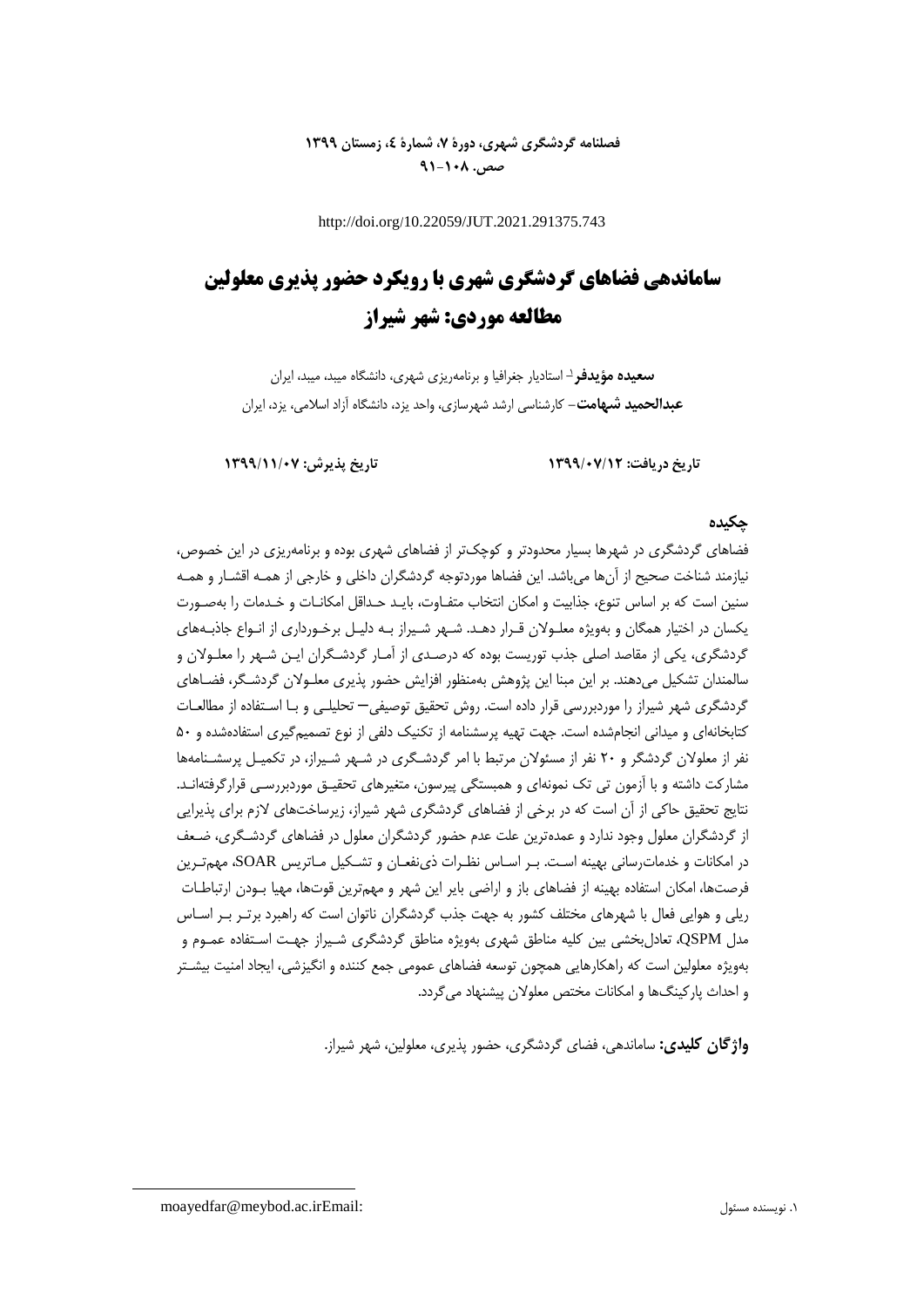### **مقدمه**

معلولیت بهمثابه پدیدهای زیستی و اجتماعی، واقعیتی است که تمام جوامع صرفنظر از میزان توسعهیافتگی، با آن مواجـه هستند )نهیبی:1393، 3(. معلولین جسمی حرکتی بخشی از جمعیت همه کشورهای جهان را تشکیل میدهند. بنا بر آمـار سازمان جهانی بهداشت'(۲۰۱۱) هم|کنون بیش از یک میلیارد نفر از ساکنان جهان بـه علـل مختلـف جسـمی، روانـی و اجتماعی دچار ناتوانی و معلولیت هستند که 15 درصد جمعیت جهان را تشکیل داده و 80 درصد این افـراد در کشـورهای جهان سوم زندگی کرده و یکسوم آنان را کودکان تشکیل میدهند. در کنار این آمار، موج جدیدی از پیری جمعیـت نیـز در راه اسـت کـه پیشبینیشـده تـا سـال ،2050 حـدود 20 درصـد جمعیـت جهـان را سـالمندان تشـکیل خواهنـد داد )2013 ,UNWTO )کــه ارتبــاط معنــیدار بــین کهولــت ســن و معلولیــت، اهمیــت ایــن مســئله را بیشــتر میکنــد ),2006:45Darcy). بر طبق آمار، حدود 12 درصد از جمعیت ایران را معلولین تشکیل میدهند که از این میزان در حدود 2 میلیون نفر دارای معلولیت شدید و 6/5 میلیون نفر معلول کمتوان هستند. فراهم نبودن زیرساختهای الزم بـرای ایـن قشر از جامعه، دسترسی آنان به امکانات شهری را با مشکل مواجه ساخته و عدم انطبـاق فضـاهای شـهری بـا نیازهـا و خواستههای این افراد سبب انزوای آنان شده است (عبدالهزادهفرد و همکاران، ۱۳۹۵: ۲۱۸). بـر طبـق قـانون حمایـت از حقوق معلوالن )مصوب 1383( کلیه نهادهای دولتی و عمومی موظف به طراحی، تولیـد و احـداث سـاختمانها و امـاکن عمومی، معابر و وسایل خدماتی هستند تا امکان دسترسی و بهرهمندی افراد معلول را مانند سایر افراد عادی فراهم کنند؛ بنابراین باید تالش کرد تا این قشر جامعه را به درون مجموعههای انسانی و فضـاهای عمـومی وارد نمـود و در گردونـه تعامالت اجتماعی – فرهنگی قرار داد تا از این راه، نقصهای موجود در اندام جسـمانی آنهـا موجبـات توسـعهنایافتگی ذهنی- روحی آنان را پدید نیاورد؛ امری که بیگمان وابسته به وجود عرصههای همگانی در شهرها در جهـت جامعهپـذیر کردن معلولین است (ندوشن، ۱۳۸۵: ۲– ۳).

امروزه، صنعت گردشگری فراتر از یک صنعت، بهمثابه پدیده پویای جهانی و اجتماعی، پیچیـدگیهای خـاص خـویش را دارد )زیاری و همکاران:1393، 2(؛ با توجه به رونق سفر و گردشـگری در سـطح جهـانی و داخلـی در سـالهای اخیـر و استقبال زیاد از این مقوله، قاعدتاً اکثر خانوادهها به این امر تشویق میشوند و بالطبع وجود معلولیـت، میتوانـد مـانعی در این زمینه باشد؛ بنابراین حق سفر و دسترسی به فضاهای گردشگری باید بهعنوان یکی از حقوق اجتماعی کلیدی برای معلولان و خانوادههای آنان تلقی گردد (قبادیان،۱۳۹۶: ۷۸) که دراینبین کیفیـت فضـاهای گردشـگری شـهری نقـش تعیینکنندهای در حضور یا عدم حضور افراد در این فضاها دارد.

این در حالی است که برای کشورهای دارای جاذبه گردشگری نظیر ایران و شهرهای تـاریخی و مـذهبی نظیـر شـیراز، گردشگری میتواند بهعنوان مهمترین منبع کسب درآمد و توانمندسازی اقتصـاد شـهری مطـرح باشـد، بهگونـهای کـه بررسیهای اجمالی حکایت از آن دارد که سهم گردشگری معلولین در بین گردشگران عمومی از حیـ تعـداد و درآمـد حاصله برای کشورهای توریست پذیر حداقل 15% درصد بوده است؛ بهعبارتدیگر حداقل %15 از 6/1 میلیارد گردشـگر جهانی را معلولین و سالمندان گردشگر تشـکیل داده کـه سـهم قابـلتوجهی در درآمـد گردشـگری کشـورهای جهـان داشتهاند. نگاه واقعبینانه به این امر، نشان از آن دارد که هر گردشگر معلول و سالمند در سفر خود، حداقل یک نفر اعـم از افراد خانواده، دوستان، همراه و حتی مراقب و یا پرستار با خود دارد کـه بـدین ترتیـب هزینـه مسـافرت ایـن قبیـل گردشـگران را اگـر بـه امکانـات خـاص نیـاز نداشـته باشـند، دو برابـر سـایر گردشـگران بایـد حسـاب کـرد ),2004:400Coles & Shaw). ایران به جهت برخورداری از جاذبـههای گردشـگری در ردیـف 10 کشـور اول جهـان، ازنظر تنوع گردشگری جز پنج کشور اول جهان و ازنظر تنوع صنایعدسـتی جـز سـه کشـور اول جهـان اسـت و ازایـنرو موردتوجه گردشگران خارجی و داخلی میباشد؛ بهگونهای که شهرهای خاصی همچون شیراز، ساالنه پـذیرای مسـافران زیادی هستند، اما بسیاری از فضاهای گردشگری این شهر، زیرساختهای الزم جهت اسـتفاده اقشـار خـاص بخصـوص

1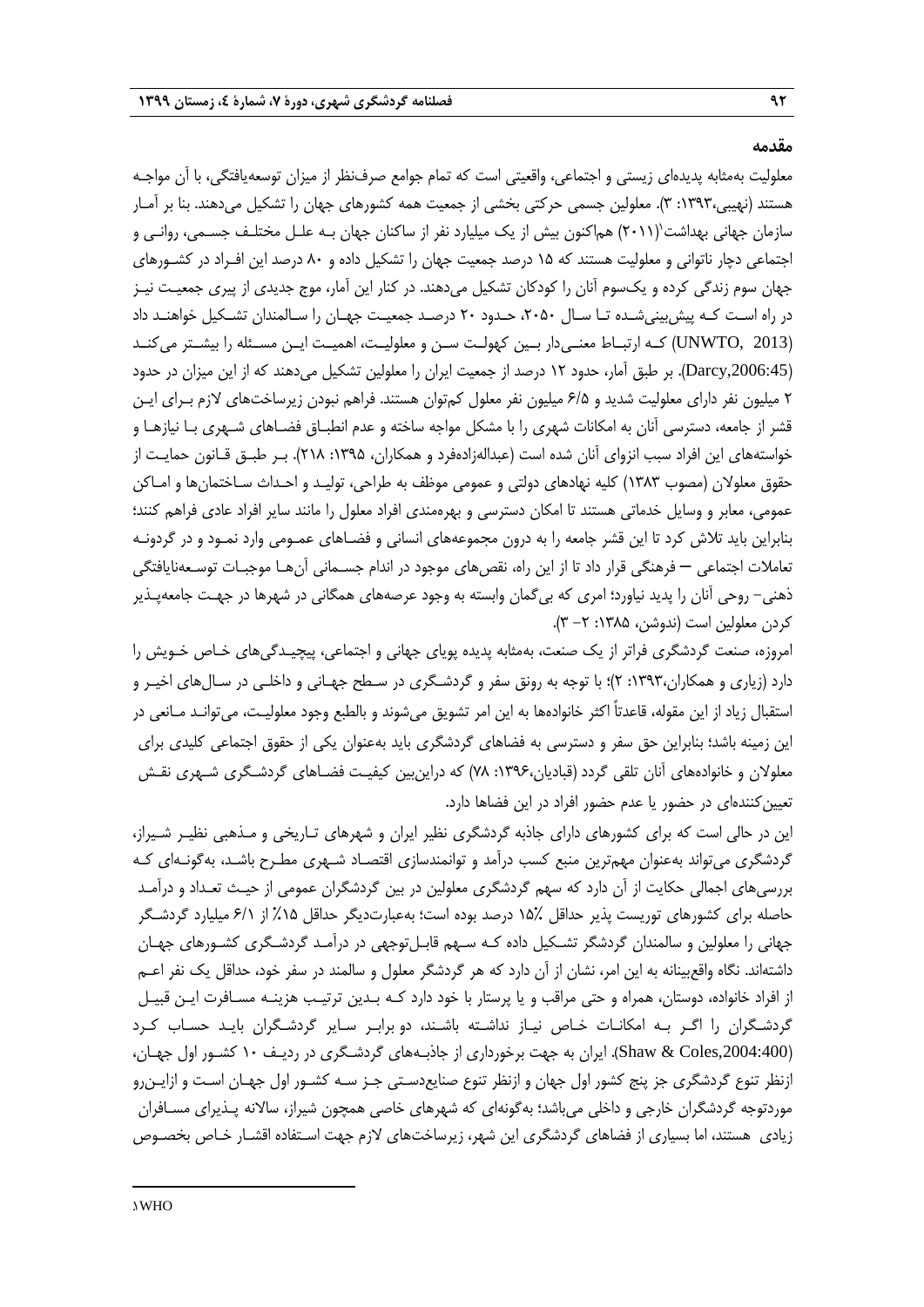معلوالن را ندارد و خانوادههای دارای معلول را تا حدودی از گردش در این شهر بر حذر میدارد؛ لذا توجه به نیازهای این قشر هم در برنامهریزی و هم طراحی فضاهای گردشگری- تفریحی ضروری به نظر میرسد تا بتواند آرمـان عـدالت و برابری را در طراحیهای آتی محقق سازد )طیبی و ذکاوت:1396، 64(. از طرفی شهر شـیراز، در سـال 1395 بـهعنوان استانداردترین شهر ایران در زمینه برنامهریزی و طراحی ویژه معلولین معرفیشده است ولیکن این طراحیهـا بیشـتر در مسیرهای عبور پیاده و رمپها و در مناطقی از شهر انجامشده که جزء مناطق گردشگری و تاریخی شهر شیراز نیستند و در حال حاضر عمده فضاهای گردشگری این شهر، فاقد فضاسازی ویژه معلولین میباشد.

هدف اصلی این پژوهش ارزیابی فضاهای گردشگری بهمنظور افزایش حضور پـذیری و رضـایتمندی معلـولین در سـطح شهر شیراز است. به این معنی که رعایت استانداردها و قـوانین طراحـی شـهری در امـاکن تفریحـی و جـاذب گردشـگر، نیازهای معلولین را رفع کرده و با برآورده شدن نیازها و انتظارات این قشر در مواجهشدن با خدمات، میـزان رضـایتمندی نیز افزایش می یابد (صادقی و همکاران، ۱۳۹۸: ۱۴۳)؛ بنابراین فضاهای گردشگر پذیر شهر، به فضای ایدئالی برای جامعه معلولین تبدیل میشود که در آن، افراد سالم و معلول در کنار هم به فعالیت، تفریح و زندگی روزمره میپردازند.

ازنظر پیشینه موضوع میتوان گفت مؤسسههای خیریه و وامدهنده مانند بانـک توسـعه و بانـک جهـانی در پیشـرفت و توسعه شهرها و حل مسائل و مشکالت مربوط به معلوالن و ناتوانان و مطرح کردن سیاسـتهای مربـوط بـه سیسـتم حمل ونقل و بهویژه پروژههای مختلف شهری نقش قابلتوجهی داشتهاند که این روند توسط سـازمانهایی در بریتانیـا و سوئد بهصورت جدیتر دنبال شده است (2:1001.1ber – American Development Bank). اعلامیه جهانی حقوق بشر در سال 1924 با توجه به شمول آن بر همه انسانها، دامنه نگاه انسانی به افراد دارای معلولیت را گسـترش داد. در سال 1982 در سی و هفتمین اجالس مجمع عمومی سازمان ملل متحد، سند ارزشمندی تحـت عنـوان برنامـه جهـانی برای معلوالن به تصویب رسید و دهه 1983-1992 دهه معلوالن نامیده شد. این سند همه حوزههای زنـدگی معلـوالن مانند مشارکت در تصمیمگیریها، پیشگیری از اختلال، معلولیت و عقبماندگی، توانبخشی، محیط فیزیکی، اشتغال و... را در برمیگرفت که در بند ٢١ این بیانیه، بر این امر تأکید کرده که محیط، عمده تـأثیرات اخـتلال یـا معلولیـت را بـر زندگی فرد تأمین می کند و بر این اساس باید محیطهای شهری برای استفاده شهروند معلول مناسبسازی شود.

سازمان ملل متحد قوانین فرصتهای برابر برای افراد دارای معلولیت را در سال 1994 تصـویب کـرد کـه در آن، ارائـه چارچوبهای بین|لمللی توسط مدافعان حقوق بشر و قانون گذاران برای حل مسائل ناتوانان و معلولان به کار گرفته شد و دستورالعملهایی برای هدایت برنامههای مربوط به دسترسـی برابـر بـرای همـه ارائـه شـد ( Stanberry & Hugo, 34 2000:(. این در حالی است که در کشورهای درحالتوسعه، تدارك خدمات برای افراد معلول و ناتوان تا حـد زیـادی تابع دولت و جامعه مدنی است. رویکرد حقوق بشر به معلوالن و ناتوانان مانند هر شهروند عادی اسـت کـه حـق دارد از فرصتهای اقتصادی، اجتماعی و فرهنگی موجود در جامعه بهرهمند گردد. ایـن فرآینـد، بـهآرامی و آهسـتگی از سـوی برخی از جوامع درحالتوسعه پذیرفتهشده، اگرچه این مهم نسبت به کشورهای توسعهیافته بسیار کمتر صـورت پذیرفتـه است. برخی از کشورهای درحالتوسعه بهویژه در آمریکای التین و آسیا روشهایی را در ارتباط با ایـن رویکـرد، یعنـی پـذیرفتن معلـوالن و ناتوانـان در جامعـه مـدنی و مناسبسـازی فضـاهای شـهری و سیسـتم حملونقـل شـهری در پیش گرفتهاند (DFID,2000:5). محققینی همچون دنیلز ٰو همکـاران (۲۰۰۵) و دارسـی'(۲۰۱۰) معتقدنـد کـه معلـولین کمتر از عموم افراد دیگر سفر میکنند و علت این امر معلولیت آنان نیست بلکه به دلیل محـدودیتهای سـاختاری اسـت که با آن مواجهاند. ویور و اپرمان "(۲۰۱۲) در مقالهای با عنوان «مدیریت گردشگری» به بررسی ارتباط امنیـت و توسـعه پایدار گردشگری پرداختهاند و به این نتیجه رسیدهاند که یکـی از علـل عـدم اسـتقبال عمـوم گردشـگران و همچنـین گردشگران با شـرایط خـاص از منـاطق گردشـگری دنیـا، ناشـی از نبـود امنیـت کالبـدی و امکانـات مـالی، روانـی و

## 1. Daniels

**.** 

#### 2. Darcy

3. Weaver & Oppermann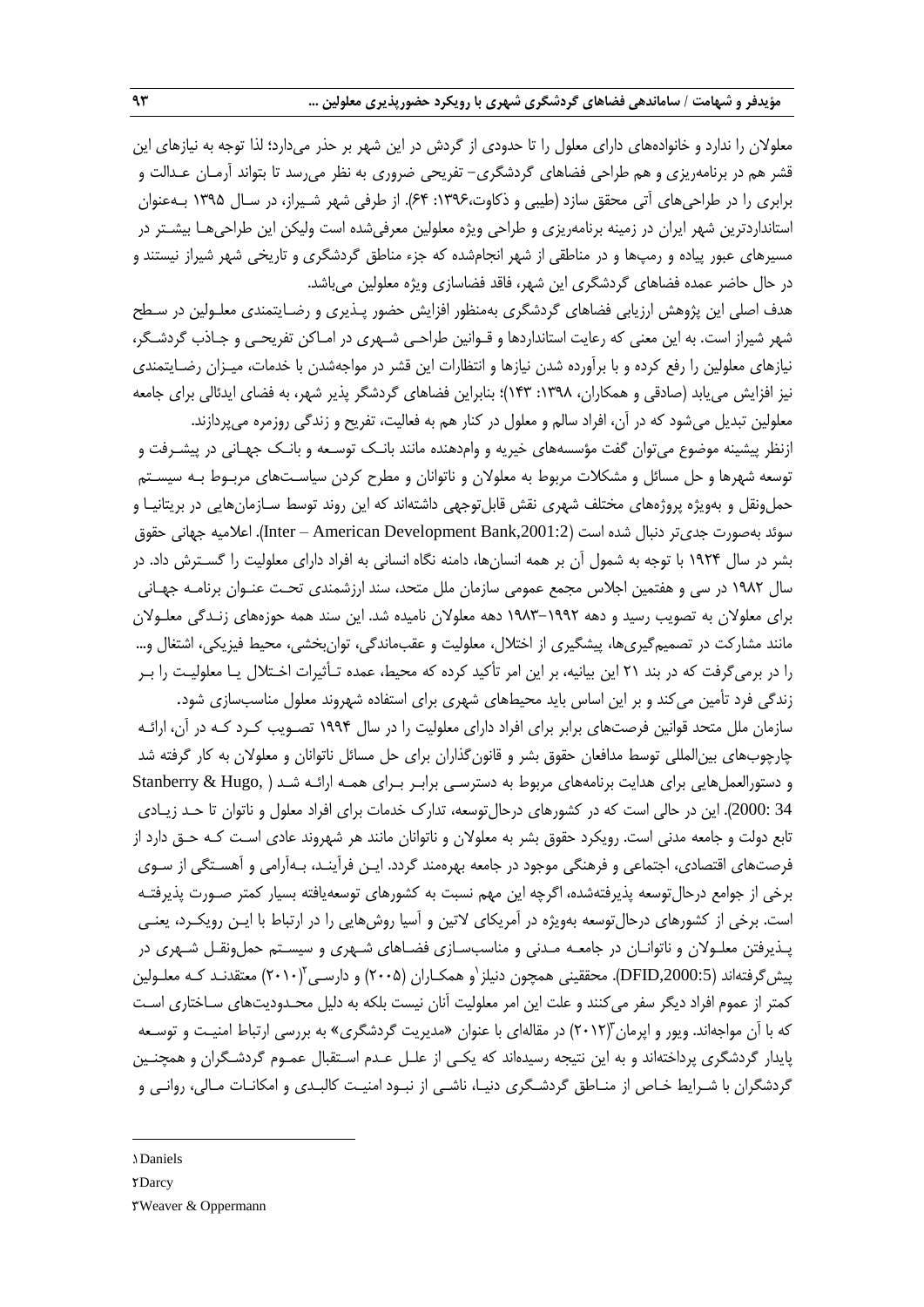زیستمحیطی و بهداشتی است .دومنگز ویلا<sup>י</sup>و همکاران (۲۰۱۴) با بررسی رقابتپذیری مقاصد گردشگران در دو کشـور اسپانیا و استرالیا، به این نتیجه رسیدهاند که کیفیت خدمات، برندهای تجاری و زیرساختهای مناسـب از اهمیـت زیـادی برای جذب گردشگران بخصوص افراد خاص برخوردار است و آبوهوا و ساختارهای محلی توریستی مهمترین موضوع در جذب گردشگر در اسپانیا هستند. هاوس کلاو (۱۹۹۰) در مقاله خود با عنوان «عـابر پیـاده کمتـوان و ترافیـک شـهری» رویکردهای متفاوت جداسازی ترافیک وسایل نقلیه را از پیاده، در بریتانیا و آلمان تجزیه و مقایسه میکند و معتقـد اسـت که برای جذب مردم کمتوان به مراکز شهری، فراهمسازی محیط پیادهرو ایمن، خوشایند و ضروری است. یان گل نیز در اثر خود با عنوان «پیاده راهها و نحوه طراحی مناسب فضاهای عمومی مختص افراد کمتوان» به بحث در خصوص نحوه طراحیهای مناسب در فضاهای عمومی و بهخصوص پیاده راهها، بهویژه در اسکاندیناوی میپردازد و تأکید میکنـد بـه کمک بهبود کیفیت فضاهای همگانی، باید جای خالی این فعالیتها را با فعالیتهای گزینشی و اجتمـاعی پـر کـرد تـا همچنان زندگی در فضاهای شهر جاری بمانـد ),1987Gehl). یـاوری و همکـاران )1397( در مقالـهای، اهمیـت ارتقـاء کیفیت فضای شهری در توسعه گردشگری را بررسی کرده و با بهرهگیری از تکنیک تحلیل عاملی و نرمافزار لیزرل، مدل ساختاری را در این زمینه ارائه داده و به این نتیجه رسیدهاند که مهمترین برنامه اجرایی کارآمد برای توسعه گردشگری در شهر اراك، پرداختن به موضوع ساختار و خوانایی در فضاهای شهری این مکان میباشد. ایرانشـاهی و قلعـهنویی )1396( میزان مطابقت فضاهای شهری با شاخصههای شهر دوستدار سالمند را در خیابان چهارباغ عباسی اصفهان مـورد ارزیـابی قرار دادهاند و به این نتیجه رسیدهاند که شاخصهایی مانند دسترسی به سرویسهای بهداشتی، دسترسی بـه حملونقـل عمومی بهعنوان مطلوبترین شاخصها و شاخصهایی مانند ابعاد و اندازه بلوكهای سـاختمانی و نیـز فضـاهای عـابر پیاده بهعنوان ضعیفترین شاخصها در این خیابان شناخته شدند. قبادیان )1396( به بررسی تأسیسات اقامتگاهی استان زنجان ازنظر سازگاری با نیازهای معلولین پرداخته و به این نتیجه رسیده است که هتلهای استان زنجـان میتواننـد بـا اعمال اصالحات و تغییرات عمدتاً جزئی و کمهزینه، سطح دسترسیپذیری برای معلولین حرکتی را به نحو چشـمگیری افزایش دهند. عبدالهزادهفرد و همکاران )1395( معتقدند مناسبسازی فضاها و خـدمات شـهری بـا توجـه بـه نیازهـای جانبازان و معلوالن، از ضروریات هر جامعهای است و به این نتیجه رسیدهاند که رضایتمندی از مناسبسـازی فضـاهای شهری شهر شیراز در سطح پایینی بوده است. داوری مقدمنژاد و رهنما )1393( در مقاله خـود بـا عنـوان »مناسبسـازی فضاهای شهری با تأکید بر نیازهای افراد کمتوان» به تحلیل و آسیبشناسی تردد معلولین، جانبازان و کمتوانان جسمی در خیابان زند شیراز پرداخته و راهبردهایی برای مناسبسازی این فضـا ارائـه نمودهانـد. بمانیـان و همکـاران )1393( در مقالهای تحت عنوان »تدقیق انگارههای مؤثر بر طراحی مناسب پاركهای شـهری جهـت اسـتفاده نابینایـان« الگوهـای مناسب جهت سازگار نمودن پاركها با نیاز معلولین را ارائه نمودهاند، بهنحویکه شخص معلـول بـدون کمـک گـرفتن از شخص همراه بهصورت مستقل در پاركهای شهری تفرج کند و از بودن در فضا بهاندازه دیگر افراد جامعه احساس لـذت نماید. نتایج حاکی از آن است که طراحی پاركهای شهری با رعایت اصول و استانداردها، میتواند انگیزه الزم برای قشر معلول جهت حضور در این فضا و انجام تعامالت اجتماعی را فراهم آورد. با بررسی مقاالت مختلف میتوان نتیجه گرفـت که در زمینه مناسبسازی فضاهای شهری برای معلوالن، مطالعات مختلفی انجامشده ولی در مورد فضاهای گردشـگری مناسب برای این قشر و ساماندهی آنها مطالعه محدودی صورت گرفته است.

# **مبانی نظری**

فضای شهری چیزی نیست جز فضای زندگی روزمره شهروندان که هرروز بهصورت آگاهانه یا ناآگاهانـه در طـول راه، از منزل تا محل کار ادراك میشود )پاکزاد، :1376 32(. یک فضـای شـهری را میتـوان بـر مبنـای رویکردهـای مختلـف محیطی، جغرافیایی، معماری و ... مطالعه و بررسی کرد. خیابانها، میدانها و پاركهای یک شهر فعالیتهـای انسـانی را شکل داده و این فضاهای پویا در مقابل فضاهای ثابت و بیتحرك محل کار و سکونت، اجزای اصلی و حیاتی یک شـهر

**.** 

<sup>1</sup>. Dominguez Vila **7Hassklau**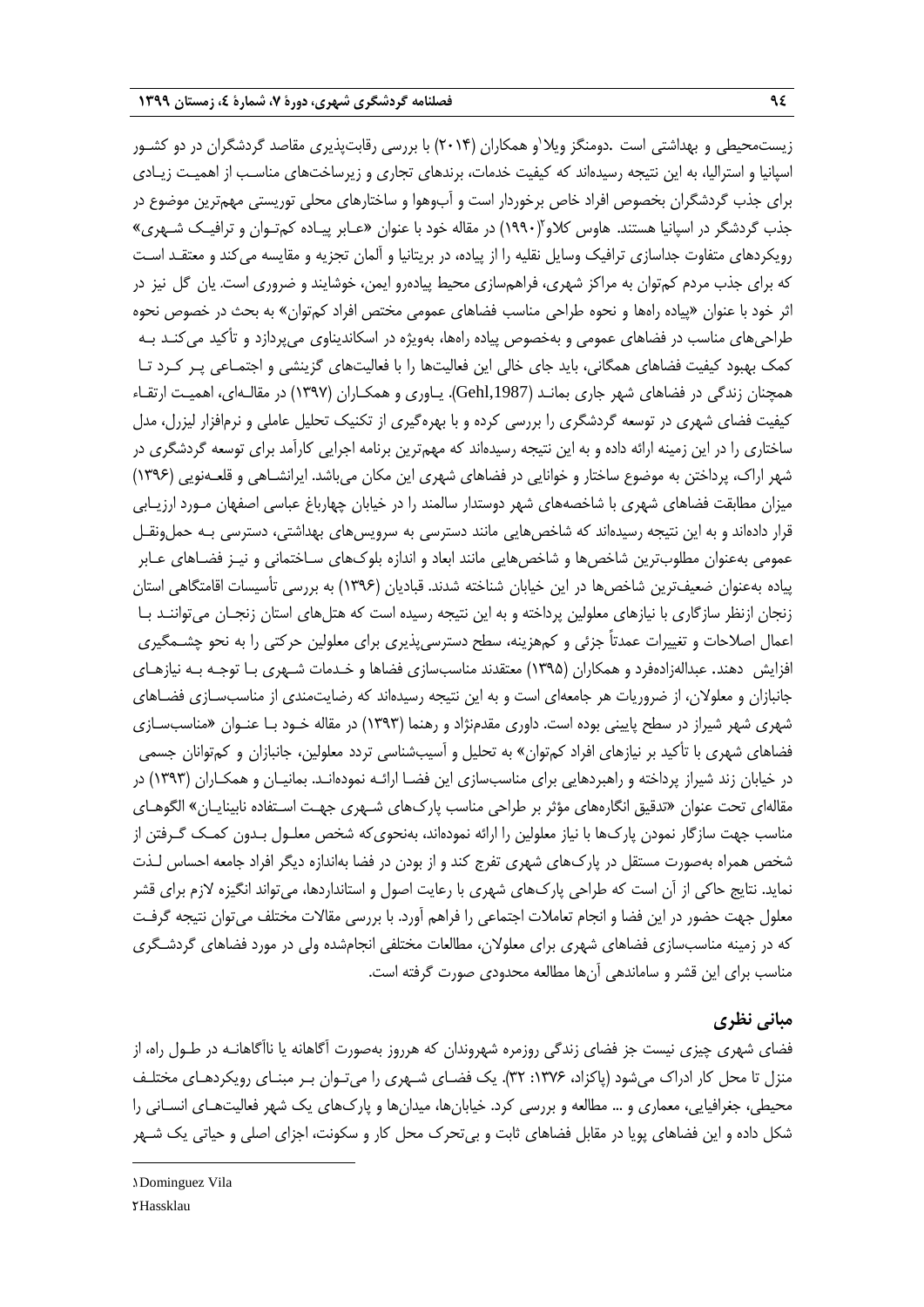را تشکیل میدهند )بحرینی1377، 53:(. فضای گردشگری شهری بهعنوان زیرمجموعـهای از فضـای شـهری، فضـایی است که منابع گردشگری در آن قرار دارد و الگوی رفتاری گردشگران تابعی از منـابع گردشـگری اسـت کـه تبلـور آن فضای گردشگری را شکل میدهد. الگوی رفتاری در محیط شهری متناسب با ویژگیهای اقتصادی، اجتماعی، فرهنگی و بهطورکلی تابعی از فضای شهری است و برحسب پدیدههای اجتماعی تغییر میکند که فضای شکلگرفته گردشگران نیز برحسب الگوی رفتاری آنان میتواند تغییر کند (مؤیدفر،۱۳۹۷: ۵۲). قرائت واژه ساماندهی در زمینه مداخلات شـهری دارای تفاسیر متفاوت و گاه متناقض است. ازاینرو کاربرد این واژه در عناوین طرحهای شهری با برداشتهای متفاوتی در حوزه نظری و اجرایی همراه شده است. کاربرد وسیع واژه ساماندهی در عناوین طرحهای شهری از یکسو و قلمداد شدن این واژه بهعنوان واژهای تخصصی از سوی دیگر، ضرورت تبیین قرائت صحیح این واژه را مشخص میکنـد. سـاماندهی در عرصه قوانین و مقررات داخلی بهصورت یک عنوان مطرحشده است و منظور از آن، بهبـود وضـع موجـود در جهـت ارتقای شرایط مناسب زندگی در محدودههای شهری و روستایی است (دیزانی و عرفانی،۱۳۸۹: ۱). ساماندهی، مفهـومی کلی شامل طرحها و برنامههایی است که برای بهبود وضعیتِ بافتهای مسـئلهدار شـهری اعـم از بافتهـای فرسـوده، بافتهای فاقـد طرحهـای فرادسـت و سـکونتگاههای خـودرو اطـالق میشـود. سـاماندهی بـه اشـکال مختلـف نظیـر نوانمندسازی،ٰ نوسازی، بهسازی و… شناخته میشود. بـهعنوان۵ثال سـاماندهی از دیـد نوسـازی'فرآینـدی اسـت پایـدار، عدالت محور، مردمگرا، مشارکت برانگیز و هدایتگر که کلیه تالشها را به سمت اهـداف ایمنسـازی، تعـادل بخشـی، حیاتبخشی و ظرفیتسازی بهعنوان اثرات نهایی نوسازی جهتگیری مینماید.

منظور از ساماندهی فضاهای شهری معلولین، سازگار ساختن و مناسب نمودن محیط فیزیکی جهت استفاده راحـت افـراد معلول با درجات مختلف ناتوانی جسمی- حرکتی است و هدف از تدوین این مقررات، سـاماندهی وضـع موجـود و شـکل بخشیدن به توسعه آتی فضاهای شهری و معماری برای افراد معلول جسمی- حرکتـی در جهـت دسـتیابی بـه اسـتقالل فردی و حقوق اجتماعی آنان است. بهطورکلی ساماندهی فضای شهری مختص قشـر معلـول بـه معنـای فـراهم کـردن زیرساختهای الزم برای افراد معلول و کمتوان جسمی و حرکتی و دسترسی آنان به امکانات شهری است. مناسبسـازی محیط برای معلولین، اصلاح محیط و تدارک تجهیزات موردنیاز است بهگونهای که افراد معلول قادر باشند آزادانه و بدون احساس خطر از محیط پیرامون خود، اعم از اماکن عمومی، معابر و محیط شهری استفاده کرده و از تسهیلات خدماتی بـا حفظ استقلال فردی خود بهرهمنـد شـوند. مناسب $-$ سـازی محـیط بـه معنـای فـراهم سـاختن مجموعـه شـرایط کـاهش محرومیتها و آسیبها و نهایتاً تأمین آسایش حرکتی و اجتماعی معلولین است.

بر پایه مبانی و مفروضات پایه تئوریهای سازمان فضایی، اصول و مؤلفههای راهبردی در ساماندهی فضایی مقصدهای گردشگری در قالب سه مؤلفه »ظرفیتهای مقصد«، »کارکردهای مقصد« و »دسترسیهای مقصد« مـورد تأکیـد قـرار میگیرد. این اصول، چارچوب عملیاتی موردنظر برای ساخت یابی یا آرایش معیارهای مناسب بهمنظور تحلیل و درنهایت نیل به سازمان فضایی یکپارچه و متوازن از مقصدهای گردشگری در گسـتره ناحیـه را فـراهم مینمایـد، بـدین ترتیـب چارچوب مورداستفاده در این پژوهش بهمنظور سازماندهی شاخصها، چارچوب مبتنی بر مؤلفههای راهبردی میباشـد. این مؤلفهها شامل:

- قابلیت دسترسی: به این معنا که تصمیمگیریهای انسانی بـر مبنـای عقالنیـت و منطـق اقتصـادی و بـا هـدف حداقلسازی فاصله مکانی صورت میگیرد. دسترسیپذیری ضـرورتی اساسـی در هـر مقصـد گردشـگری میباشـد کـه مناسبسازی کاالها و خدمات برای افراد با نیازهای خاص دسترسی، به شمول بیشتر و تکریم تجربـههای گردشـگری کمک میکند (3015:50)Gassiot et al, دسترسیپذیری آن دسته از خصوصیاتی است که یک محیط، یک محصول یا یک خدمت باید داشته باشد تا بتوانند بهراحتی، بهطور ایمن و در شرایط برابر توسط تمام افـراد و بـهویژه آنـانی کـه دارای نوعی معلولیت هستند، مورداستفاده قرار گیرد (Calvo- Mora,2015:89).

1. Enabling

**.** 

2. Renovation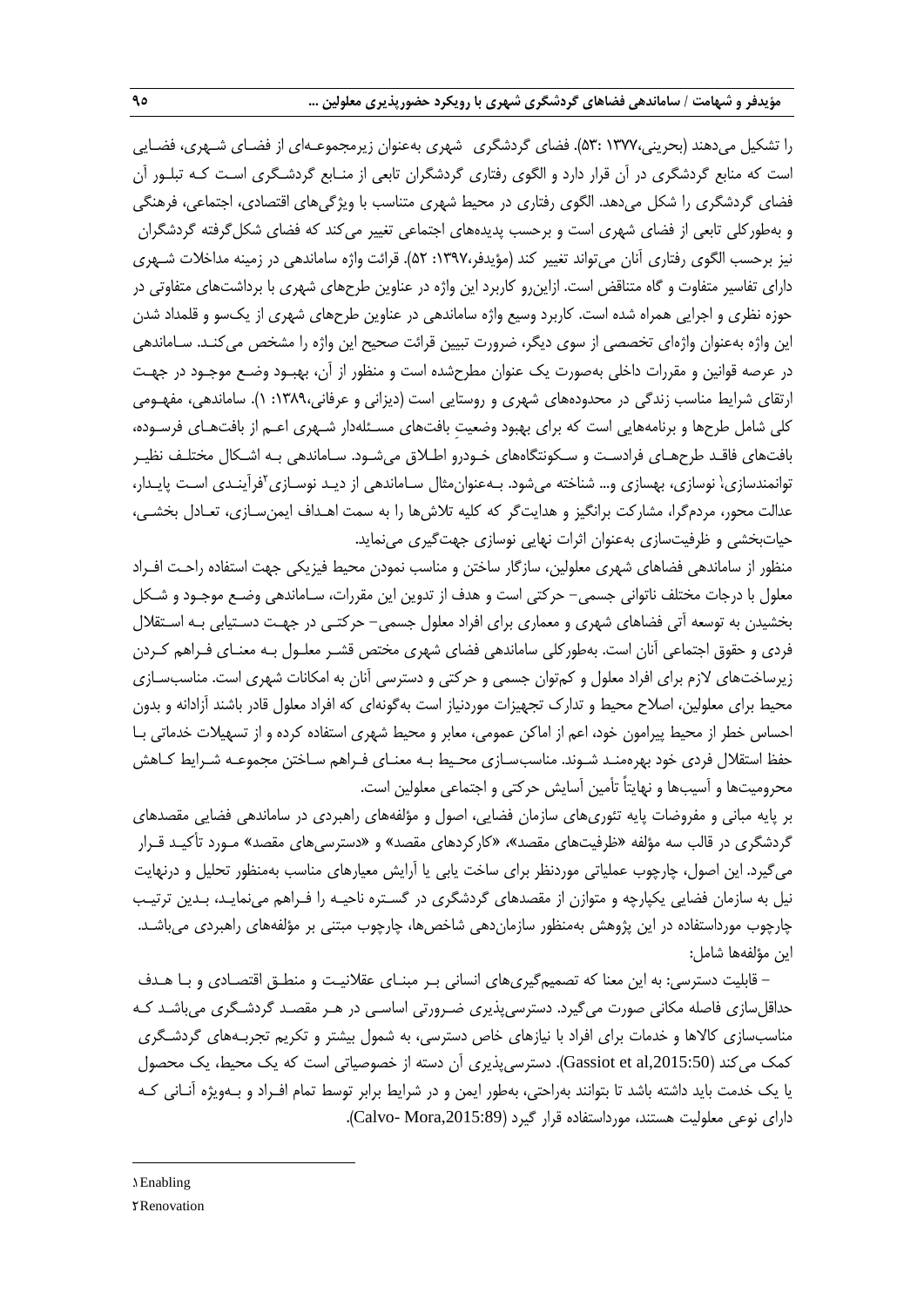– نظم کارکردی: سازماندهی فعالیتهای انسانی (فعالیتهای مرتبط با توسعه گردشگری (از نظمی سلسـله مراتبـی برخوردار است؛ یعنی کانونها (مقصدها) با وزن کارکردی بالاتر (با جذابیت بیشتر) دامنه یا حوزه نفوذ گستردهتری دارند. – همجواری ظرفیتها: نحوه اشغال زمین توسط انسان از ذاتـی متمرکـز برخـوردار اسـت. میـزان تمرکـز، تـابعی از

همجواری مطلوب فعالیتها و همسویی با آن منابع و جاذبههای گردشگری است و نوعی تمایل به متراکم شدن خدمات گردشگری بهمنظور منتفع شدن از صرفهجوییهای ناشی از تجمع و اقتصاد مقیاس وجود دارد.

بر همین مبنا ضوابط و مقررات شهرسازی بهمنظور ساماندهی فضاهای گردشگری برای افراد معلول عبارتاند از: **هتلها:** کلیه هتلها تا ظرفیت 25 اتاق، باید یک اتاق قابلدسترس با سرویسهای بهداشتی و لوازم مناسب برای افراد معلول داشته باشند. به ازای هر 25 اتاق اضافه، پیشبینی یک اتاق مناسب دیگر برای افراد معلول ضروری اسـت. ایـن اتاقها باید بهطور یکنواخت در بین اتاقهای معمولی هتل توزیع گردند.

**مسافرخانهها:** کلیه مسافرخانهها و مهمانسراها تا ظرفیت 39 تخت باید یکتخت و یک سـرویس بهداشـتی مناسـب برای استفاده افراد معلول داشته باشند. به ازای هر 30 تخت دیگر، یکتخت با سرویس بهداشتی مناسـب بـرای افـراد معلول باید اضافه شود.

**مراکز تجاری:** در محلی که پیشخوانهای مراجعین بیشتر از 90 سانتیمتر ارتفاع داشته و بـرای خریـدوفروش اشـیاء و همچنین پخش اجناس به مردم پیشبینیشدهاند، یک پیشخوان اضافی یا یک بخش از پیشخوان اصلی باید با حـداکثر ارتفاع بین 70 تا 85 سانتیمتر باالتر از کف تمامشده در نظر گرفته شـود. در فروشـگاهها حـداقل یـک مسـیر پرداخـت قابلدسترسی پیشبینی شود و حداقل عرض این مسیر در تمام طول آن باید 90 سانتیمتر بوده و ارتفاع پیشخوان مجاور از کف تمامشده نباید در طول مسیر از 85 سانتیمتر بیشتر باشد.

**پیادهرو:** حداقل عرض مفید پیادهرو باید 125 سانتیمتر باشد، در پیادهروهایی که به هـر علـت مـانعی نصـب میگـردد، رعایت حداقل عرض مفید عبوری 125 سانتیمتر اجباری است، حداکثر شیب عرضی پیـادهرو بایـد دو درصـد و حـداکثر شیب طولی پیادهرو ۵ درصد باشد؛ درنتیجه پیادهروهای با شیب بیش از ۵ درصد ملزم به اجرای ضوابط سطح شـیبدار خواهند بود. در صورت لزوم وجود اختالف سطح در پیادهرو تا 2/5 سانتیمتر مجاز است و بـیش از آن مشـمول رعایـت ضوابط سطح شیبدار خواهد بود. قسمت اتصال دو پیادهرو که نسبت به هم اختلاف سطح دارند، باید به شکل مسطح و با ابعاد حداقل 125 × 125 سانتیمتر طراحی گردد و در محل تقاطع دو پیادهرو، الزم است کفسازی محل تقـاطع بـا بافت و رنگ متفاوتی اجرا گردد تا برای اشخاص نابینا و نیمه بینا قابلتشخیص باشد. پوشـش کـف پیادهروهـا بایـد از مصالح سخت، ثابت و غیر لغزنده و صاف بوده و هرگونه پوشش با پیادهرو همسطح باشد. همچنین پلهای ارتباطی بین پیادهرو و سوارهرو وجود داشته و رمپ جدول دیده شود.



**شکل شماره .1 ضوابط طراحی مسیرهای پیاده برای معلولین**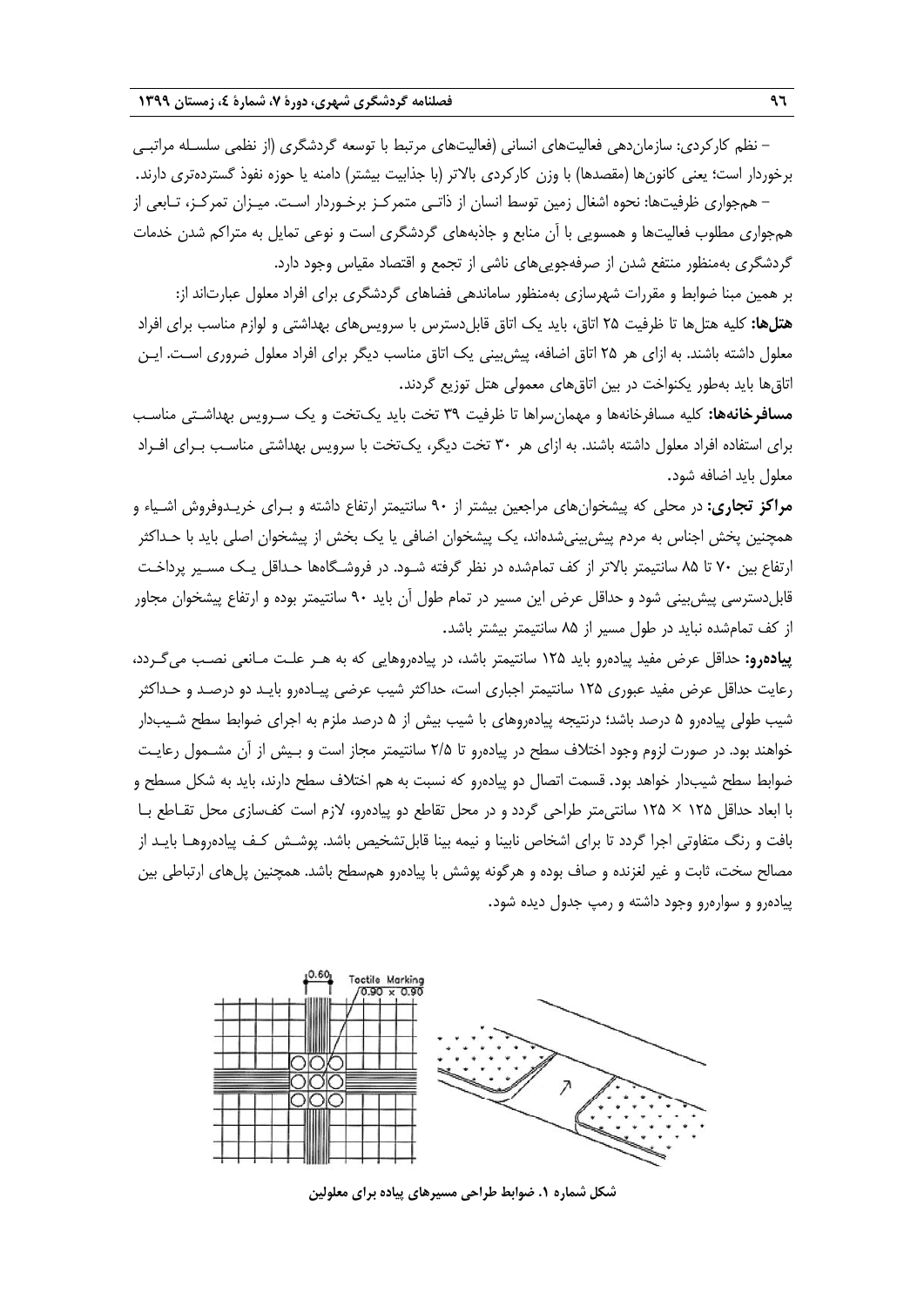**رستوران و چایخانه:** حداقل 5 درصد از تمام صندلیها و میزهای ثابت یا حداقل یکی از آنها )هرکدام بیشـتر باشـد( در رستورانها یا چایخانهها باید قابلدسترس افراد معلول بوده و عرض آزاد برای گذر صندلی چرخدار در صف دریافـت غذا باید حداقل 90 سانتیمتر باشد. در سلفسرویسها، پیشخوان مسیر حرکت سینیها نباید بیش از 85 سانتیمتر از کف تمامشده ارتفاع داشته باشد.



**شکل شماره .2 ضوابط طراحی معلولین در رستورانها**

**فضاهای بهداشتی:** در ساختمانهای عمومی تعبیه سرویس بهداشتی مخصوص افراد معلول الزامی است بهگونهای که کف فضاهای بهداشتی باید غیر لغزنده بوده و حداقل اندازه فضای سرویس بهداشـتی 152 در 112 سـانتیمتر باشـد تـا گردش صندلی چرخدار در آن امکانپذیر باشد. در سرویس بهداشتی باید به بیرون بـاز شـود تـا گشـودن آن در مواقـع اضطراری از بیرون امکانپذیر باشد، نصب کاسه مستراح فرنگی به ارتفاع 25 سانتیمتر از کف و با فاصله 32 سانتیمتر از دیوار مجاور الزامی بوده و نصب میلههای دستگرد کمکی عمودی با فاصله 30 سانتیمتر از جلـو کاسـه و 40 سـانتیمتر باالتر از نشیمن بر روی دیوار مجاور اجباری است. دامنه نوسان میلههای عمودی باید 80 تا 120 سانتیمتر از کف باشـد و کاسه دستشویی در فضایی به ابعاد 75 ×120 سانتیمتر قرار گیرد تا امکان دستیابی از روبرو را فراهم سازد.



**شکل شماره .3 ضوابط طراحی برای معلولین در سرویسهای بهداشتی**

**عالئم:** کلیه اماکن، فضاهای شهری و قسمتهایی از ساختمانهای عمومی که برای استفاده ویژه افراد معلول طراحـی و تجهیز گردیدهاند باید بهوسیله عالئم بینالمللی ویژه افراد معلول مشخص گردند. عالئم و نوشتهها باید واضح بوده و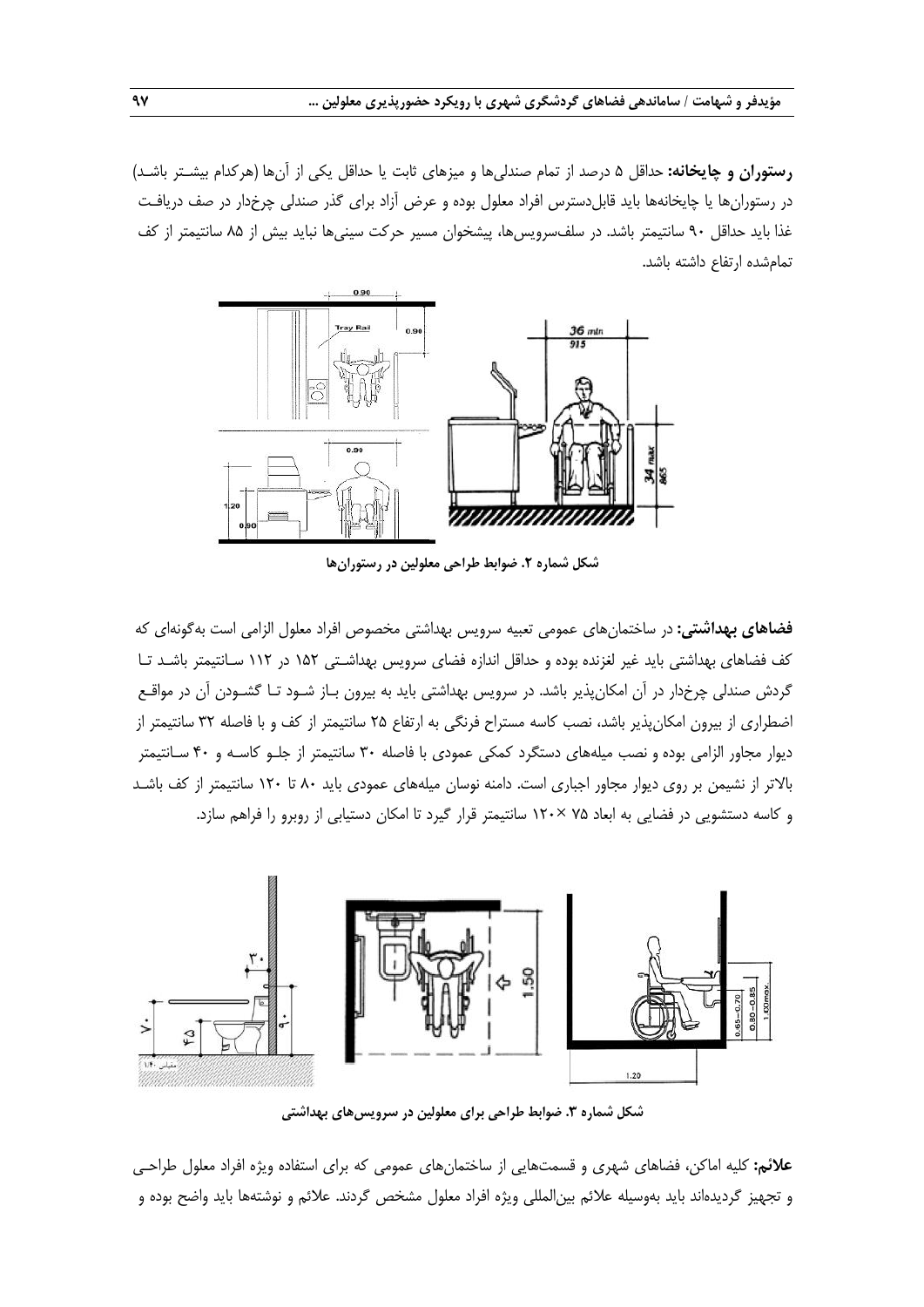فاقد انعکاس نور و در تضاد با زمینه خود باشند، بهمنظور هدایت افراد نیمه بینـا بـه مکانهـای عمـومی الزم اسـت بـا استفاده از چراغها و رنگها به عالمتگذاری در طول مسیر پرداخت )سازمان نظاممهندسی ساختمان(. لازم به ذکر است رویکردهای مختلفی نیز در بحث گردشگری وجود دارد که میتوانـد در شـکل گیری چـارچوب نظـری پژوهش به محقق کمک نماید که در جدول 1 ارائهشده است.

| ہوارد مطرح                                                                                                                                                                                                                                                                                                                                                                                                                                                 | رويكردها                            |
|------------------------------------------------------------------------------------------------------------------------------------------------------------------------------------------------------------------------------------------------------------------------------------------------------------------------------------------------------------------------------------------------------------------------------------------------------------|-------------------------------------|
| این رویکرد بر ارزش بالقوه گردشگری بهعنوان یک صنعت تخصصی تأکید دارد. در این رویکرد، گردشگری مـؤثرترین<br>روش برای کسب درآمد و یا اشتغال برای مناطق و جامعه است.                                                                                                                                                                                                                                                                                             | رویکرد گردشگری اقتصادی              |
| در این رویکرد، توریسم بهعنوان یک پدیده فضایی و منبع مورداستفاده در سازماندهی فضا موردمطالعه قرار میگیرد.<br>در این رهیافت امکانات و چهارچوبهایی که تأثیرات منفی توریسم را در محیط فیزیکی کاهش میدهـد موردتوجـه<br>قرار میگیرد (Hall, 1995: 89).                                                                                                                                                                                                            | رویکرد گردشگری فضایی و<br>جغرافيايي |
| در این رویکرد به توریسم بهعنوان پدیدهای برای شکوفایی و بهبود شرایط زیستی جوامـع نگریسـته میشـود. ایـن<br>رویکرد دربردارنده این مطلب است که در روند توسعه توریسم احتیاج به مشارکت یا کنترل جمعی اسـت. ایــن مــدل<br>حاکی از آن است که برطرف کردن موانع بازدارنده در گردشگری، جهت بهبود زندگی افراد معلول سودمند بوده و بـه<br>ان هـــــــا فرصــــــــتمايى عادلانــــــه و برابــــــــر بـــــــا ديگـــــــران مىدهـــــــد<br>.(Darcy $\&$ Pegg, 2011) | رويكرد گردشگرى اجتماعمحور           |
| با این رویکرد توسعه گردشگری چنان برنامهریزی میشود که منابع فرهنگی و محیطی آن فساد و زوال نیابـد بلکـه<br>بهعنوان منابع ماندنی برای استفاده مداوم أینده نگهداری شود. در حال حاضر روش اساسی که برای برنامــهریزی در<br>نظر گرفته میشود نائل شدن به توسعه پایدار است. تنوع و تفاوت رویکردها نسبت به صنعت توریسم ریشه در تصور<br>جوامع مختلف از مفهوم توريسم دارد (ضرغام، ۱۳۷۵: ۵۱).                                                                           | رويكرد گردشگرى پايدار               |
| از دیدگاه حقوق شهروندی، حمایت از حقوق انسانی، وظیفه دولتها در همه جوامع و بـرای همـه شـهروندان اسـت.<br>افراد دارای ناتوانی و معلولیت باید حقوق مشابهی برای زندگی همچون دیگر شهروندان داشـته باشـند و نبایـد هـیچ<br>استثنائى وجود داشته باشد.                                                                                                                                                                                                             | ديدگاه حقوق شهروندى مختص<br>معلولان |

**جدول شماره .1 رویکردهای مطرح در بحث گردشگری معلوالن در راستای چارچوب نظری تحقیق**

#### **محدوده مورد مطالعه**

استان فارس واقع در جنوب غربی کشور مساحتی در حدود 7/6 درصـد از مسـاحت کشـور را بـه خـود اختصـاص داده و بهعنوان چهارمین استان وسیع کشور شناخته میشود. شهر شیراز مرکز استان فارس بر روی جلگه طویلی به طـول 112 و عرض 15 کیلومتر در طول شرقی 51 درجه و 19 دقیقه تا 51 درجـه و 31 دقیقـه عـرض شـمالی و 19 درجـه و 33 دقیقه تا ۱۹ درجه و ۲۱ دقیقه در ۹۲۲ کیلومتری جنوب پایتخت واقعشده است (مهندسین مشـاور شـهر و خانـه، ۱۳۸۶: 11(. 30 درصد از آثار تاریخی کشور و 12 اثر ازجمله تخت جمشید، پاسارگاد، باغ ارم و ... به فهرست جهانی پیوسـتهاند و آثار درخشان دوران اسالمی ازجمله مسجد نصیرالملک، مسجد جامع عتیق و مسجد وکیل در این شهر قرار دارنـد. شـهر شیراز با 1712745 نفر جمعیت با توجه به نتایج سرشماری سال 95 پنجمین شهر بزرگ کشور پـس از تهـران، مشـهد، اصفهان و تبریز بوده که از این تعداد جمعیت، 31758 نفر یا حدود 2 درصد دچار معلولیت و نقص عضو هسـتند. ایـن در حالی است که با توجه به تعداد زیاد گردشگر به این شهر، افراد معلول بازدیدکننده نیز به ایـن جمعیـت اضـافه میگـردد )سالنامه آماری استان فارس، 1395(.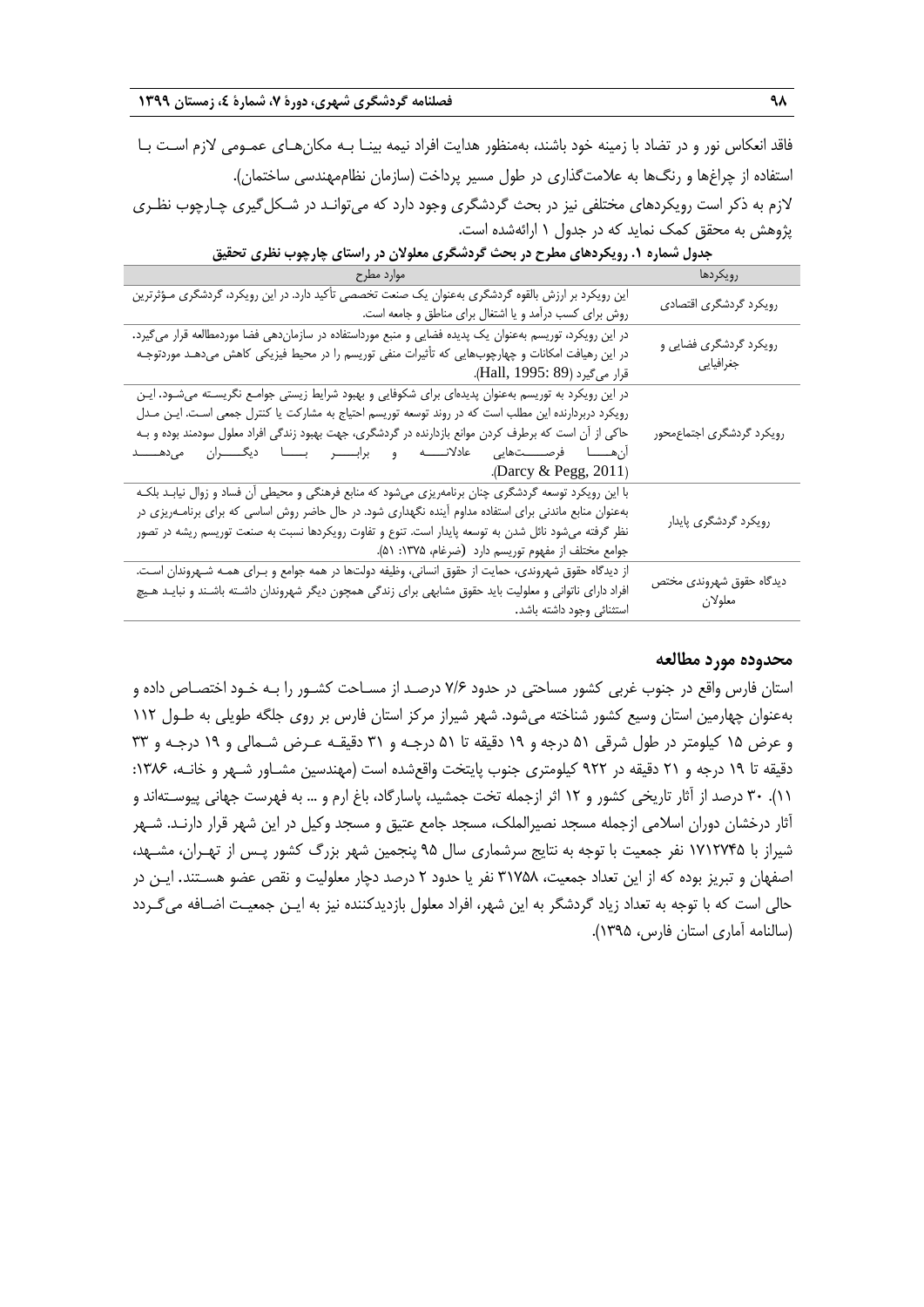

**شکل شماره .4 موقعیت جغرافیایی استان فارس و شهر شیراز**

کل مساحت شهر شیراز 16244/95 هکتار میباشد که سهم منطقه تاریخی- فرهنگی بهعنوان یکی از مناطق هشتگانه شهر شیراز 2/31 درصد، معادل 376 هکتار میباشد. این منطقه در مقایسه با سایر مناطق شهر شیراز دارای کمترین رتبه از نظر مساحت میباشد و تقریباً در مرکز شهر واقع گشته و بهعنوان قلب شهر به شمار میآید (محدوده سبزرنگ). ازاینرو بسیاری از سفرهای عبوری از شهر از درون یا پیرامون آن عبور مینماید. بهعالوه برخالف وسعت کم آن نسبت به مناطق دیگر از جذب سفر بالایی برخوردار است (در حدود ۱۲ درصد) که آنهم نشاندهنده نقش بالای اجتماعی، اقتصادی و حرکتی و بالطبع اهمیت باالی معابر و شریانهای آن است. باوجود اهمیت منطقه از نظر تاریخی، فرهنگی و اقتصادی، ساختار شبکه درونی وضع موجود آن بسیار نامنظم و ضعیف بوده و جوابگوی نیاز ساکنان و مسافران نمیباشد. شهر شیراز علیرغم داشتن جاذبههای متنوع، دارای امکانات و تجهیزات گردشگری میباشد بهنحویکه طبق آمار سال 1397 سازمان میراث فرهنگی این استان، حدود 50 هتل، 15 هتلآپارتمان، بیش از 100 مهمانپذیر و حدود 23 اقامتگاه بومگردی در این شهر وجود دارد که تنها 5 هتل، درجه 5 ستاره را دارد و هنوز بخش زیادی از فضاها و امکانات گردشگری، پاسخگوی قشر معلول کشور نیست.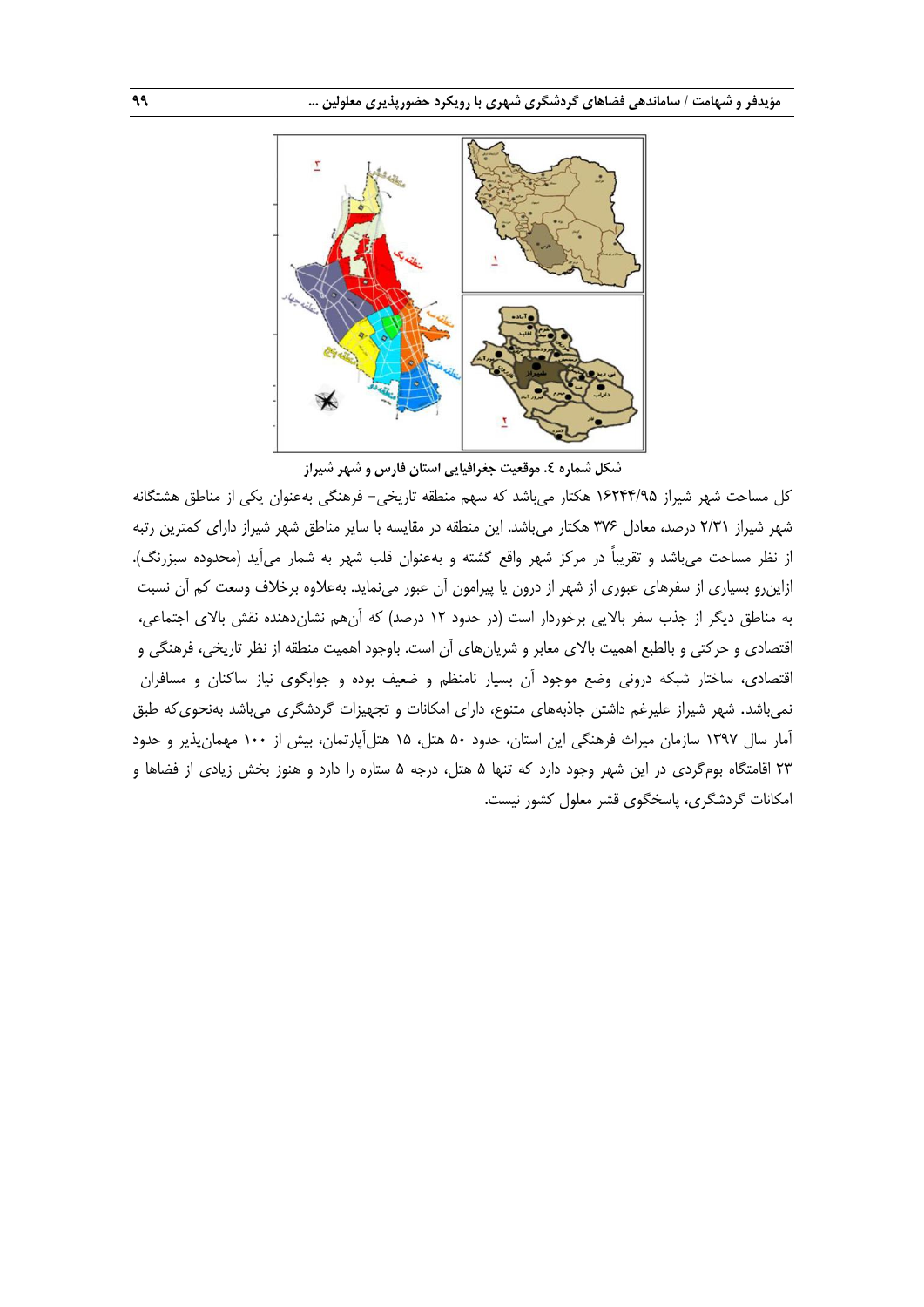

**شکل شماره .5 مسیر ویژه گردشگری در شهر شیراز و تراکم فضاهای گردشگری**

# **روش پژوهش**

این پژوهش پایه کیفی و ماهیتی کاربردی دارد و از حیث روش، از نوع توصیفی– تحلیلی است. برای جمعآوری اطلاعات از منابع کتابخانهای و برداشت میدانی در قالب پرسشنامه استفادهشده است. جامعـه آمـاری در ایـن تحقیـق شـامل قشـر معلول بازدیدکننده از مکانهای گردشگری شهر شیراز است و افراد مسئول و کارشناسان (برنامهریزان و طراحان شهری) در کل شهر بهعنوان رکن دوم جامعه آماری در این تحقیق محسوب میشوند. برای تهیه پرسشـنامه تحقیـق، در ابتـدا از روش دلفی تصمیمگیری استفاده شد تا بر اساس این روش سیسـتماتیک، نظـرات متخصصـین در خصـوص پرسشـنامه محقق ساخته، موردبررسی قرار گیرد. ۲۰ نفر از کارشناسان شهری مرتبط نسـبت بـه موضـوع پـژوهش، در ایـن فراینـد شرکت داشتند که هریک حداقل دو بار در مورد سؤاالت مشابه نظر دادند و نهایتـاً سـؤاالت و گویـههای پرسشـنامه بـر اساس اجماع نظر این افراد تهیه شد. گویههای پرسشنامه در دو بخش وضعیت فضاهای گردشگری شهر شیراز و وضعیت حضور پذیری معلوالن گردشگر در قالب سؤاالتی طراحی شد. بهمنظور سنجش پایایی پرسشـنامه نیـز از ضـریب آلفـای کرون باخ استفاده شد و 0/79 به دست آمد. در مرحله بعد مجدداً هم کارشناسان و هم معلـولین در تکمیـل پرسشـنامهها مشارکت داشتند. با توجه به آنکه تعداد معلولین شهر شیراز بر اساس سرشـماری سـال ،1395 معـادل 31758 نفـر بـود ولیکن هدف محقق در این پژوهش معلولین گردشگر حاضر در شهر شیراز بود، به دلیل در دسترس نبودن آمار معلوالن گردشگر که در شهر شیراز رفتوآمد میکردند و به جهت تعیین حجم نمونه، استفاده از جدول مورگان یا فرمول کوکران امکانپذیر نبود. به همین دلیل نمونهگیری بهصورت تصادفی و در قالب پرسشنامه، از گردشگران معلول و خانوادههـای این قشر که در زمان تکمیل اطالعات محقق در شهر شیراز حاضر بودند، صورت گرفته است. با استفاده از نمونههای در دسترس محقق، تعداد پرسشنامههای پرشده توسط قشر معلول گردشگر در شهر شیراز به تعداد ۵۰ نفر انجامشـده اسـت که از این تعداد 32 درصد نابینا، حدود 12 درصد ناشنوا، حدود 18 درصد جانبـاز و حـدود 38 درصـد معلـولین جسـمی - حرکتی بودهاند. ازنظر زمانی نیز به علت عدم دسترسی راحت به این قشر در سطح شهر در کل سال، توزیع پرسشنامهها در سهماهه اول سال 1398 صورت گرفته است چراکه که اکثریت گردشگران داخلی و خارجی در این بازه زمانی به شهر شیراز سفر میکنند. جهت تجزیهوتحلیل اطالعات از روش آماری تی تـک نمونـهای و همبسـتگی پیرسـون و همچنـین تکنیک SOAR و QSPM استفادهشده است. مدل سوآر ترکیبی از مدل سوات و دیدگاه مثبت است که اسـتاورس آن را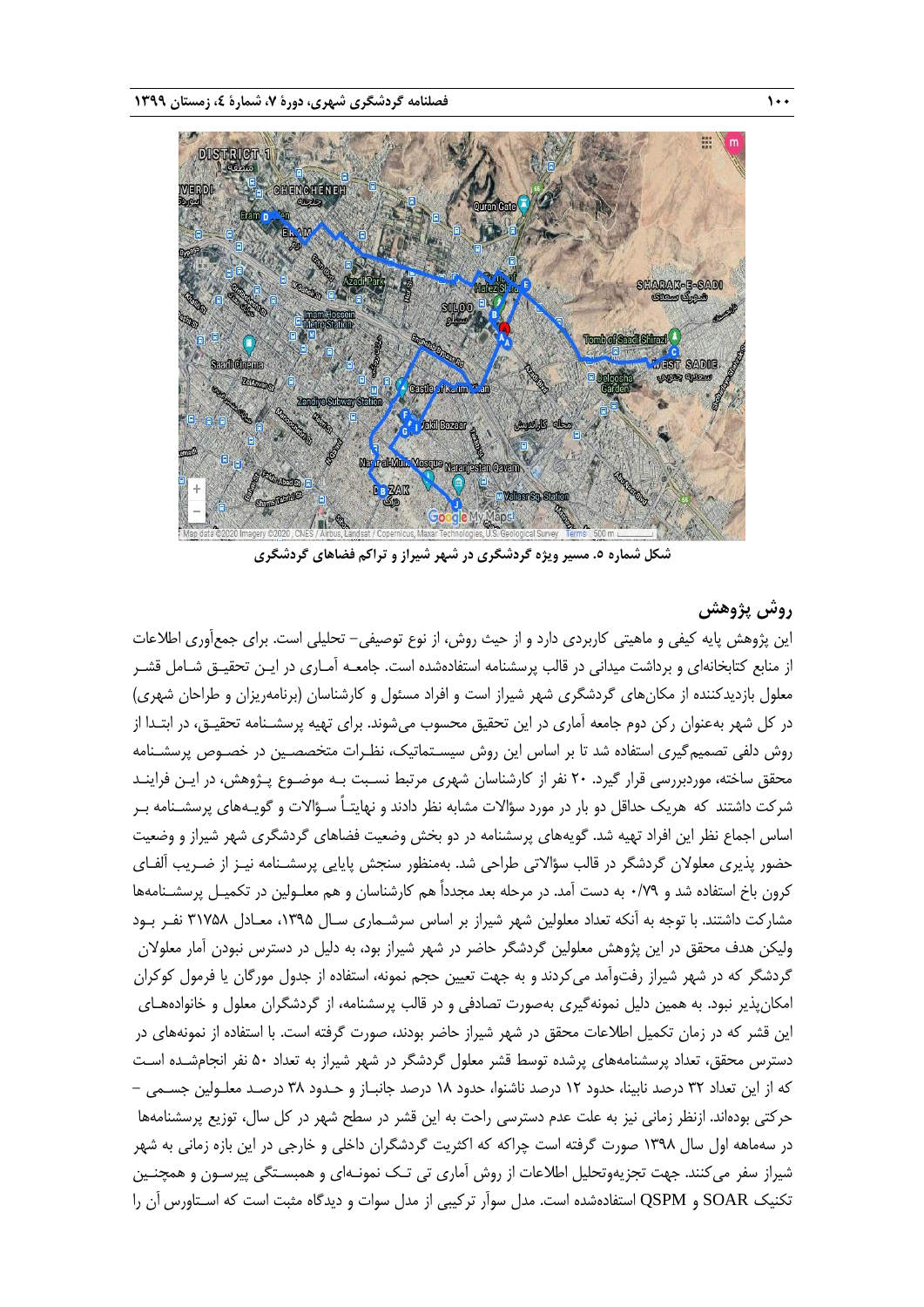ابداع کرده است )خاوریان و همکاران:1392، 131(. در این مدل بزرگترین نقاط قـوت و فرصـتها در جامعـه از طریـق افراد مشارکتکننده و دارای سهم، کشف خواهد شد و سپس همین گروه، آرمانهایی را که ترجیح میدهند در آینـده بـه آنها دست یابند، پیشنهاد میدهند )فیروزی و زاد ولی خواجه، :1394 32(. این مدل چهار بخش کلیدی شامل شناسـایی قوتها، فرصتها، آرمانها و نتایج را در برمیگیرد.

| تحقیق استراتژیک | Strengths                                 | Oppurtunities                        |
|-----------------|-------------------------------------------|--------------------------------------|
|                 | بزرگترین داراییها و جنبههای مثبت ما چیست؟ | بهترین فرصتهای ممکن پیش روی ما چیست؟ |
| تصمیمهای مثبت   | Aspirations                               | Results                              |
|                 | اًینده مطلوب و اَرمانی ما چیست؟           | بهترین نتایج قابل ندازهگیری چیست؟    |
|                 | مزدود (خلوران مدهمه) ان ۱۳۹۲ ۱۳۹۲ (۱۳     |                                      |

**جدول شماره .2 عوامل کلیدی مدل SOAR**

منبع: )خاوریان و همکاران، :1392 132(

درمجموع مدل مثبت یاب سوآر، افق تازهای را فراروی دیدگاههای سنتی برنامهریزی راهبردی میگشاید و ایـن افـق تازه، با برجستهسازی قوتها و فرصتها و آرمانهای یک مجموعه و در گیرکردن گروههای مختلفی از افراد دارای سهم در جامعه همراه است که در این تحقیق از معلوالن و مسئوالن بهعنوان افراد ذینفع استفادهشده است.

## **بحث و یافتهها**

جهت دستیابی به اهداف تحقیق، الزم است که نتایج پرسشنامهها موردبررسی قرار گیرد. بر مبنای فرضیه تحقیق که بـه نظر میرسد فضاهای گردشگری شهر شیراز (هتلها، پارکها، مهان سراها و …) شرایط مناسبی را جهت حضور معلولان در خود ایجاد نکردهاند، سؤالات پرسشنامه به تفکیک متغیرهای مستقل و وابسته مرتبط بـا فرضـیه موردبررسـی آمـاری قرارگرفته است.

| گويەھا                                            | متغير<br>گويەھا |                                                    | متغير |
|---------------------------------------------------|-----------------|----------------------------------------------------|-------|
|                                                   | وابسته          |                                                    | مستقل |
| میزان اهمیت فضای گردشگری برای حضور معلول          |                 | میزان رضایت از طراحی و مناسبسازی فضا برای معلولان  |       |
| تمایل معلولان به حضور گردشگرانی از نوع خود        |                 | اولويت فضاهاى مورداستفاده معلولان براى اصلاحات     |       |
| وضعیت برخورد مردم عادی با معلولان در فضاهای       |                 | میزان رضایت از حمل ونقل عمومی در مسیر گردشگری برای |       |
| گردشگری                                           |                 | معلولان                                            |       |
| میزان رضایتمندی از وضعیت برقراری ارتباط با دیگران |                 | میزان رضایت از پارکینگ                             |       |
| میزان مشارکت معلولان در فضاهای شهری               |                 | وضعیت اقامتگاه با اتاق های مجزا برای معلولان       |       |
| احساس امنیت معلولان در فضا                        | $\frac{4}{3}$   | امكانات فضاهاى كردشكرى مختص معلولان                |       |
|                                                   |                 | وضعيت تجهيزات شهرى معلولان                         |       |

**جدول شماره .3 متغیرهای مستقل و وابسته و گویههای مرتبط در تحقیق**

در خصوص گویههای تحقیق، سؤاالتی مطرح و در بین دو جامعه آماری مسئوالن و معلوالن توزیع گردید که نتایج آنها در ادامه آمده است. اکثریت مسئولین از طراحی و فضاسازی ویـژه معلـولین در فضـاهای گردشـگری احسـاس رضـایت کمتری داشتهاند و علت نارضایتی خود را کمبود خدمات ویژه معلولین و عدم توجه کافی به قشر معلـول در ایـن فضـاها اعالم کردهاند. در خصوص میزان مشارکت معلوالن در مناسبسازی یا طراحی فضاها، مسئولین اظهار داشتند کـه جمـع کثیری از معلوالن )معلوالن حاضر در شهر شیراز و معلوالن گردشگر( طرحها و ایـدههای خـود را جهـت مناسبسـازی فضاهای گردشگری و حتی فضاهای شهری به گوش مسئولین میرسانند و توقع دارند کـه نهادهـای دولتـی همکـاری الزم به جهت اجرایی شدن اینگونه طرحها را به عملآورند. مسئولین بیان کردند در تهیه طرحها یا فراخوانهای مربوط به طراحیهای شهری ویژه معلوالن و جانبازان، قشر معلولین اعالم همکاری نموده و پذیرای این مشارکت میباشند. به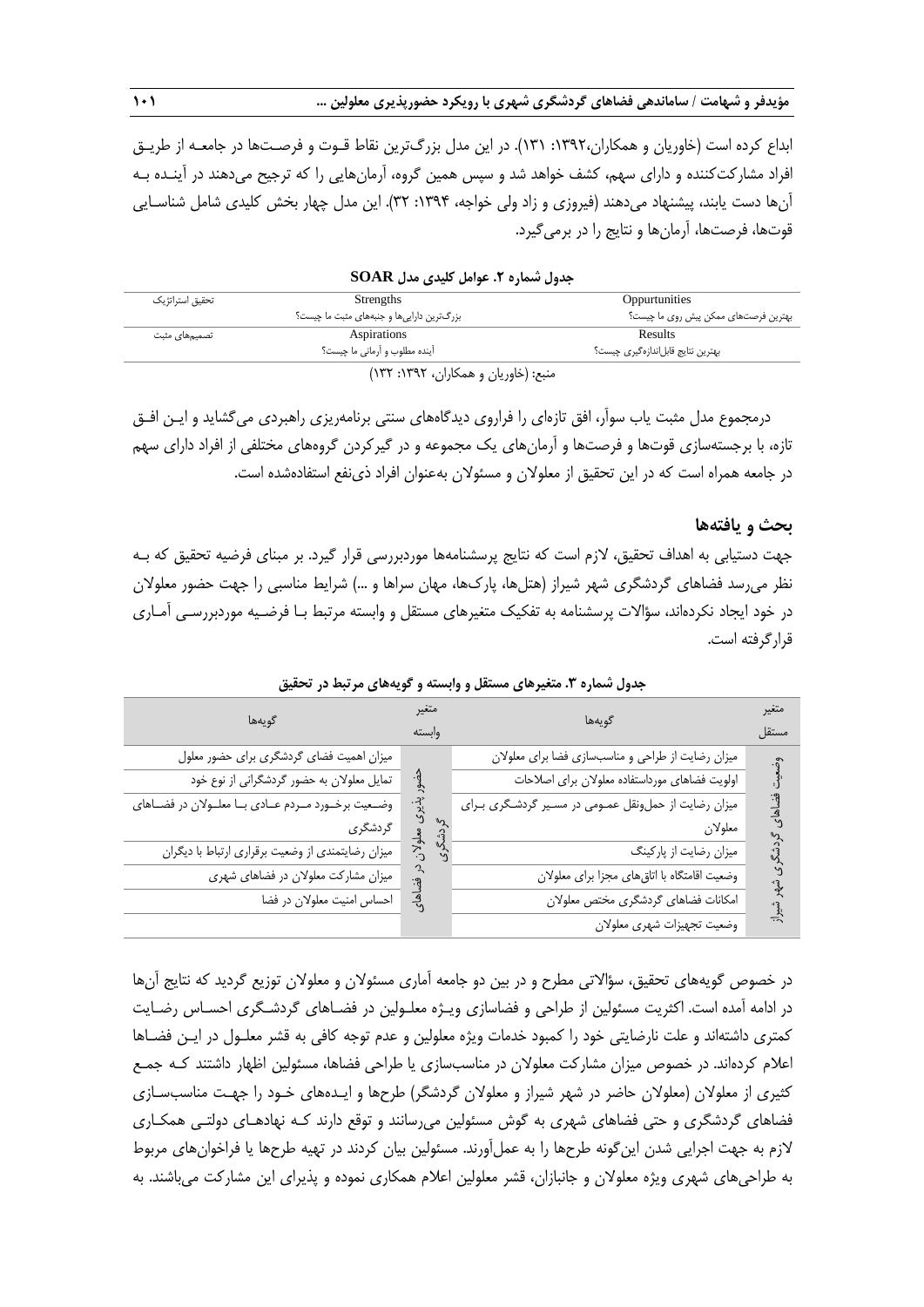همین منظور اکثریت مسئولین به این سؤال پاسخ مثبت داده و میزان مشارکت معلولین بـا نهادهـای دولتـی را قـوی و مؤثر میدانند.



**شکل شماره .6 میزان مشارکت معلوالن با نهادهای دولتی در راستای بهینهسازی فضاهای مختص معلول**

در خصوص علت عدم حضور معلوالن در فضاهای گردشگری، مسئوالن دالیلی را ابراز کردهانـد کـه در جـدول 4 آمـده است که ضعف در امکانات و خدماترسانی به گردشگران عمده این دالیل بوده است.

| درصد فراوانى                        | گويەھا                                                      |
|-------------------------------------|-------------------------------------------------------------|
| $Y/Y$ .                             | عدم برخورد صحيح شهروندان با گردشگران معلول                  |
| $\Upsilon f / q$                    | طراحی نامناسب در فضاسازی محیطهای گردشگری                    |
| $\mathfrak{r} \cdot / \mathfrak{r}$ | ضعف در امکانات و خدمات رسانی به گردشگران بهویژه معلولان     |
| $\gamma$                            | عدم تمایل معلولین و ذهنیت ویژه معلولان به حضور پذیری در فضا |

جدول شماره ٤. علت عدم حضور معلولان در فضاهای گردشگری از دید مسئولان

در خصوص نظرسنجی از مسئوالن برای اولویتدهی به فضاها برای مناسبسازی، معتقدند که تجهیزات شهری ویـژه در اولویت اصلی است به این معنی که با رعایت استانداردهای ویژه معلوالن در طراحی و جانمایی تجهیزات شهری از قبیل مبلمان شهری، کیوسک تلفن، بوفه، سرویس بهداشتی و... به ایجاد انگیزه و عالقه معلولین جهت افزایش حضور آنهـا در فضاهای گردشگری، تفرجگاهی و مذهبی کمک شایانی میشود. این متخصصین در اولویتهای بعدی به ترتیب بـه طراحی رمپها و پلهها، عالئـم و تابلوهـای راهنمـا، نـورپردازی فضـا، پارکینـگ، خیابـان و ... اشـارهکردهاند. وضـعیت اقامتگاههای ویژه معلولین در فضاهای گردشگری شیراز اکثریت مسئولین نظر خنثی داشتهاند. این در حـالی اسـت کـه امکانات موجود در مراکز تفریحی و گردشگری را در سطح نامناسب میدانند و معتقد هستند کـه بـا ارتقـاء امکانـات و خدمات گردشگری با توجه به پتانسیلهای موجود در شهر، شاهد حجم عظیمی از گردشـگران بـهویژه قشـر معلـول در شیراز خواهیم بود. مسئولین در خصوص وضعیت شبکه معابر بهمنظور تردد معلولین احساس رضایت کامل داشـته و در حال حاضر شیراز به لحاظ بسترسازی معابر ویژه معلـوالن، رتبـه برتـر در سـطح کشـور را دارا اسـت ولـیکن سیسـتم حملونقل شهری ویژه معلوالن در فضاهای گردشگری به نظر مسئولین ضعیف عمل کرده است. پرسشـنامه معلـوالن، اکثر آنها فضاهای شیراز را از نظر عوامل جاذبه بیشتر از عوامل دافعه میدانند. اکثریت معلـولین گردشـگر بـا افـزایش حضور پذیری گردشگران معلول دیگر در شهر شیراز موافقت خود را اعالم داشتند. این افراد معتقد هستند که معلولین به دلیل ناراحتیهای روحی و جسمی خود، بهمراتب بیشتر از افراد سالم به تفریح و مسافرت احتیـاج دارنـد و بـر ایـن مبنـا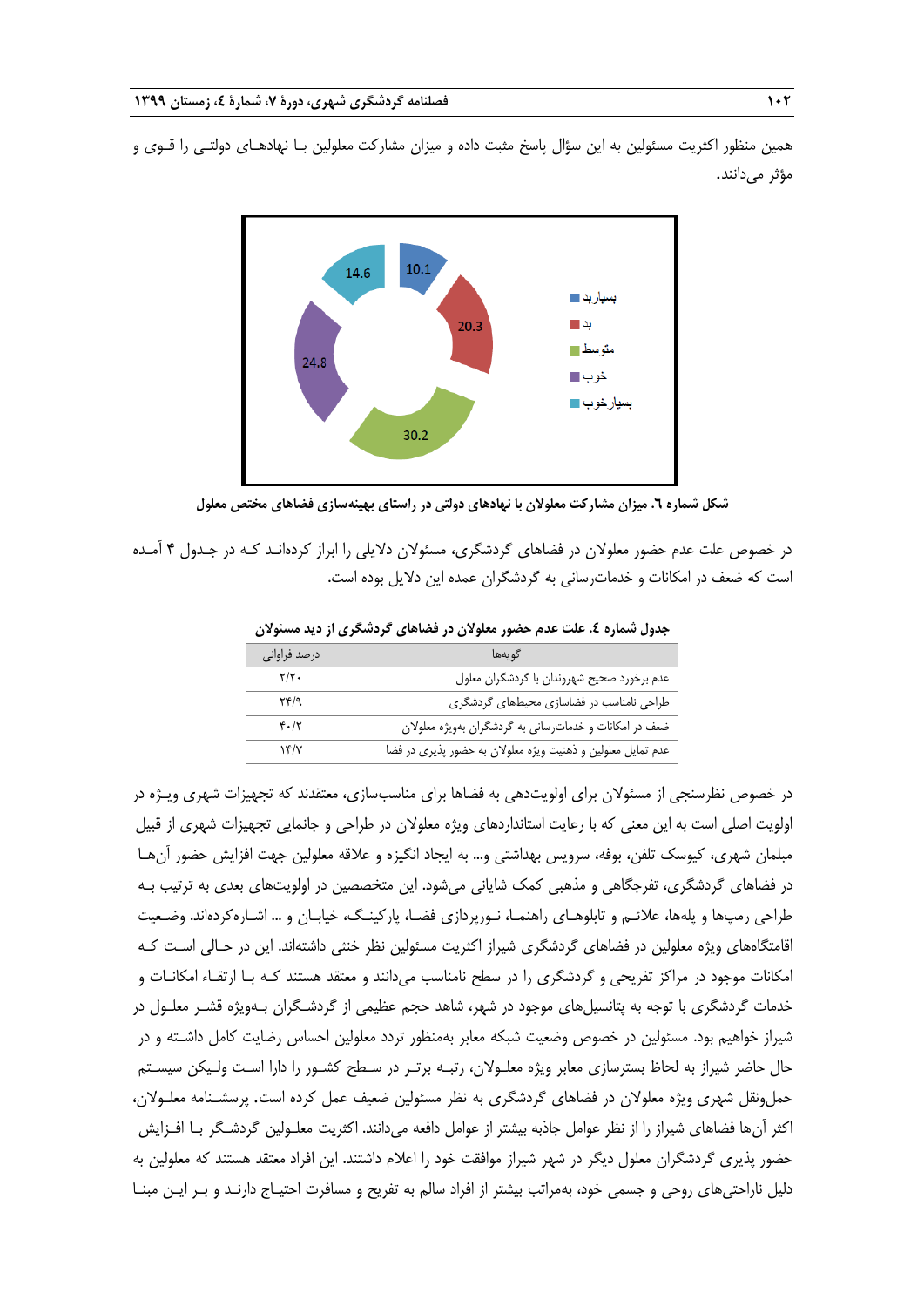بهشدت موافق گردشگری بهویژه گردشگری معلولین میباشند. در مورد موفقیت فضـاهای گردشـگری شـیراز در جهـت جذب معلوالن، معلولین معتقدند که شهر شیراز در خصوص پذیرایی و جذب گردشگران معلول به نسبت شهرهای دیگر ایران تا حدودی موفقتر عمل کرده است ولیکن این شهر تماماً به احتیاجات و نیازهای معلولین در فضاهای گردشگری پاسخ نداده و با وجود داشتن رتبه نخست در زمینه طراحی مسیرهای ویژه معلولین بهخصوص نابینایان در سطح کشـور، در جذب معلوالن و کمتوانان در فضاهای گردشـگری بـهطور کامـل موفـق نبـوده اسـت. احسـاس امنیـت در فضـا، از گویههای دیگر مؤثر در حضور معلوالن در فضا است که منظور محقق از امنیت در این سؤال، امنیت جسمی و روانی فرد معلول در فضاهای گردشگری بوده است. معلوالن نسبت به امنیت روانی رضایت کامل داشتند ولیکن در خصوص امنیت جانی معتقدند که کفسازی نامناسب، نبود عالئم راهنما، نامناسب بودن پلهها یا شـیب رمپهـا و ... کـه باعـ زمـین خوردن، سرخوردن، برخورد کردن با سایر فضاها میشود باعث عدم رضایت آنهـا شـده اسـت. بـا بهرهگیـری از نتـایج پرسشنامهها و استفاده از نرمافزار SPSS، ابتدا آزمون تی تک نمونهای برای دادههـا انجـام شـد. نتـایج آزمـون T تـک نمونهای حکایت از آن دارد که میانگین بهدستآمده از گویههای تحقیق، از عدد 2/5 یعنی میانگین اصلی بـاالتر بـوده و نشانگر آن است که با ایجاد شرایط بهتر برای معلولین در فضاهای گردشگری، میتوان شاهد افزایش حضـور آنهـا در محیطهای گردشگری بود. سطح معناداری آزمون نیز کمتر از ۰/۵۰ بوده که نشانگر تائید آزمون میباشد.

**جدول شماره .5 نتایج آزمون تی تک نمونهای در بررسی فرضیه**

|                     | حجم نمونه    مقدار T    درجه آزادی    میانگین    انحراف معیار    خطای استاندارد از میانگین    سطح معناداری |                                            |               |               |        |             |
|---------------------|------------------------------------------------------------------------------------------------------------|--------------------------------------------|---------------|---------------|--------|-------------|
| $\cdot$ / $\cdot$ \ | .1.549                                                                                                     | $\cdot$ / $\wedge$ $\cdot$ $\vee$ $\wedge$ | $\frac{1}{2}$ | $\frac{1}{9}$ | ۴۵/۵۴۴ | $V_{\star}$ |

بهمنظور سنجش میزان همبستگی میان متغیرهای مستقل و وابسته از آزمون همبستگی پیرسون استفادهشده اسـت. بـا توجه به اینکه متغیر مستقل شامل 8 سؤال و متغیر وابسته شامل 3 سـؤال بـوده ابتـدا از ایـن گویـهها COMPUTE صورت گرفته تا بهصورت دو متغیر فضاهای گردشگری و حضور پذیری معلولین ایجاد شود و با توجه به فاصلهای بودن دادهها از آزمون همبستگی پیرسون استفادهشده و با توجه به آنکه دامنه همبستگی از +1 تا -1 میتواند متغیر باشد، هر چه این ضریب به سمت 1 نزدیکتر باشد نشاندهنده رابطه مستقیم و قویتری میباشد. با توجه به ضریب همبسـتگی 0/68 که از 0/5 بیشتر است میتوان گفت رابطه مستقیم و تا حدی مناسب بین گویههای این فرضیه وجود دارد؛ به ایـن معنا که با مناسبسازی فضاهای گردشگری در شهر شیراز و بهبود شرایط در این فضاها بهتر و سریعتر میتوان شـاهد حضور پذیری معلولین گردشگر در شهر شیراز بود.

**جدول شماره .6 نتایج سنجش همبستگی پیرسون بین متغیرهای وابسته و مستقل** متغیرها همبستگی پیرسون (tailed 2- (.Sig حجم نمونه حضور پذیری معلوالن فضاهای گردشگری شهری 0/680 0/001 70

در راستای شکلدهی به ماتریس SOAR، نتایج حاصل از پرسشـنامههای افـراد ذینفـع در مـورد سـاماندهی فضـاهای گردشگری شهر شیراز برای استفاده معلوالن، بهصورت جدول 7 نشان دادهشده است.

| أينده مطلوب و أرماني              | نتايج مورد انتظار                     | فرصتهای موجود                                        | نقاط قوت                    |
|-----------------------------------|---------------------------------------|------------------------------------------------------|-----------------------------|
| A1: ثبت شهر شيراز بهعنوان نمونـه  | R1: اختصاص منابع مالی کافی برای       | ا. امکان استفاده بهینه از فضاهای $\cdot \mathrm{O1}$ | S1: مهيا بودن ارتباطات ريلي |
| شهر گردشگری برای معلولان؛         | بهسازي برخي فضاهاي گردشگري؛           | باز و اراضی بایر در شهر و حومه شهر                   | و هوايي فعال با شهرهاي      |
| :A2 افـــزايش مراكـــز تجـــاري و | R2: ایجاد روشنایی و نورپردازی         | جهت رفع كمبود برخى كاربرى هاى                        | مختلف كشور به جهت جذب       |
| خدماتي خاص قشر معلول ودر          | مناســــب در معـــــابر و فضـــــاهاى | موردنياز جامعه معلول؛                                | گردشگران ناتوان؛            |

**جدول شماره .7 نتایج نظرات ذینفعان در راستای مناسبسازی فضاهای گردشگری برای معلوالن**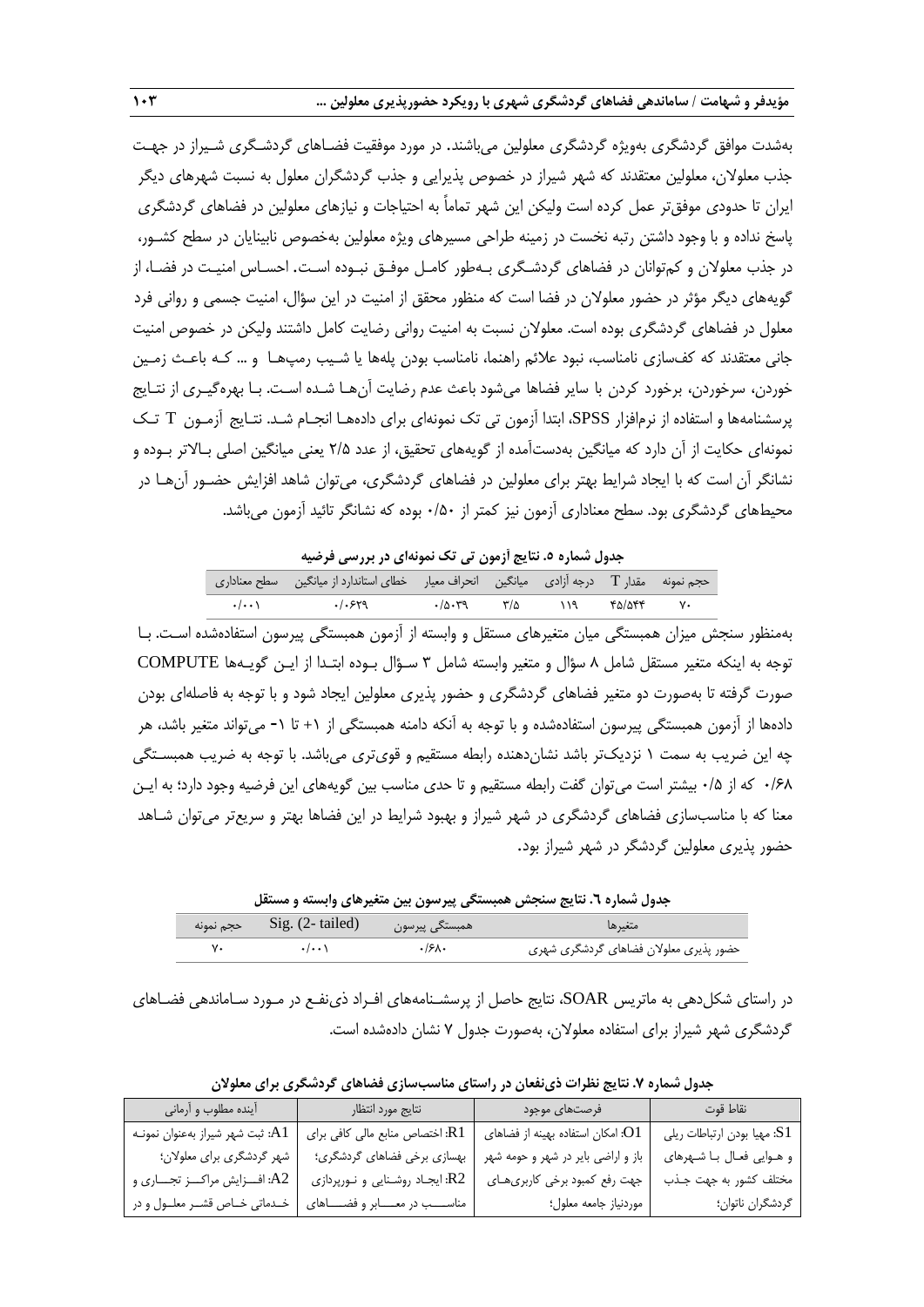| S2: بسترسازی و طراحیهـای       | O2: امكـان افـزايش انگيـزه بيشـتر  | گردشگری؛                            | راستاي أن رونق اقتصادي؛            |
|--------------------------------|------------------------------------|-------------------------------------|------------------------------------|
| مناسب مسيرهاى پياده براى       | برای حضور پذیری گردشگران معلول     | R3: ارائه برنامــهریزیهای مناسـب    | A3: ارتقــا كيفيــت زيرســاختـها و |
| عبور و مرور معلـولين در كـل    | در مناطق گردشگری؛                  | جهت توزيع گردشگران (بـهويژه         | امكانـات شـهر و رسـاندن آن بـه     |
| شهر شيراز؛                     | O3: امكــان تقويـت محورهــا و      | معلولین) در فصول مختلف سال؛         | استانداردهای جهانی؛                |
| S3: پتانسیل بالای شهر برای     | پهنههای واجد پتانسیل گردشگری در    | R4: مناسبسازی تجهیزات تفریحی        | A4: أموزش كـافى توسـط دولت         |
| ارائــه خــدمات تفريحــى و     | كل شهر واطراف أن با در نظر         | ويژه معلولان در لوپهاى              | جهت أگاهي رساني به ساكنين شـهر     |
| جهانگردي؛                      | گرفتن نیازهای معلولین؛             | گردشگری؛                            | و هدایت آنها برای اقدام جهت رشد    |
| S4: مستعد بودن شبهر براي       | O4: امكان ايجاد محورهاى            | R5: ایجاد مکانهای اقامتی مجهزتر     | و توسعه گردشگری ویژه افراد ناتوان  |
| سرمایهگذاری و برنامــهریزی     | گردشگری ویژه معلولان و ناتوانان در | برای معلولان و پذیرایی مناسب برای   | و کم توان؛                         |
| گردشگری ویژه ناتوانـان و       | محلات گردشگری شهر شیراز؛           | اين قشر؛                            | A5: وجود امكانات و خدمات ويـژه     |
| كمتوانان؛                      | O5: امكـان طراحى و سـاماندهى       | R6: افزایش پارکینگهـاي ويـژه و      | گردشگری معلولان در مناطق           |
| S5: وضعیت أب و هـوایی و        | معابر منتهی به خیابان های شـهر و   | اختصاصي معلولان؛                    | تفریحــــی مشـــابه کشـــورهای     |
| اقلیم مناسب در شهر به جهت      | خيابان هاى پيرامون محلات           | R7: ایجاد مبلمان شـهری مناسـب       | توسعه يافته؛ اختصاص اعتبارات و     |
| پذيرا بودن گردشگران؛           | گردشگری و تاریخی شهر جهت           | ويؤه ناتوانان در طول مسيرهاى        | بودجههای کلان در جهت ساماندهی      |
| S6: جاذبـه بـودن فضـاهاى       | دسترسی بهینه افراد ناتوان؛         | گردشگری و حتبی تک بناهای            | فضاهای گردشگری ویژه معلولان و      |
| تاریخی شهر شیراز در سطح        | O6: امكان استفاده از نيروهاى       | گردشگری در شهر؛                     | كم توانان؛                         |
| كشور؛                          | متخصص كمتوان و ناتوان بومي و       | R8: در نظـر گــرفتن فضــاهاى        |                                    |
| S7: وجود ارتفاعات با امكانــات | غیربومی در خصوص آشنایی بیشتر       | اجتماعي و فرهنگي جهت اوقات          | سرمایهگذاریهای دولتی و خصوصی       |
| در شیراز جهت حضور پـذیری       | این افراد نسبت به مشـكلات موجـود   | فراغت معلولین در محلات تـاریخی و    | به بخش گردشگری و ارتقا موقعیت      |
| ناتوانان در ورزشهایی از قبیل   | در فضاهای گردشگری؛                 | گردشگری شیراز؛                      | اقتصادي از طريق جذب توريست         |
| کوهنوردی، اسکی و ؛             | O7: امكان ايجاد حس خودباورى و      | R9: اســتفاده از نظـرات و مشــاركت  | معلول در سطح کشور؛                 |
| S8: وجـود نيـروى مـاهر و       | اعتماد به گردشگران معلول در        | جامعه معلول به جهت رفع نياز و       | A7: ساخت هتل های استاندارد برای    |
| متخصــــــص در بخــــــــش     | خصوص سفر به شیراز؛                 | اجرایی شدن طرحهای گردشگری؛          | استفاده معلولان در مقیاس جهانی؛    |
| صنايعدستي؛                     | O8: امکان افزایش سرمایهگذاری از    | R10: توجه بيشتر مسئولين به نصب      | A8: استفاده از فنون و نوآوریهای    |
|                                | طرف سرمايه گذاران بخش خصوصى        | تابلوهای راهنما و معرف مکان های     | جدید در فضاهای گردشگری جهت         |
|                                | و دولتی در ساماندهی فضاهای         | تفریحی قابل استفاده برای معلولان در | رفع مشكلات و أسيبهاى اجتماعى       |
|                                | گردشگری مختص ناتوانان              | داخل محوطه گردشگری شهر؛             | واردشده به معلولین گردشگر          |
|                                |                                    | R11: ايجاد تورهاي ويژه گردشگران     |                                    |
|                                |                                    | معلول برای بازدید از شهر شیراز؛     |                                    |

با توجه به رویکرد مشارکتی مدل SOAR، جهت امتیازدهی به عوامل از روش میانگین وزنی )جدول 8( کمک گرفتهشده و برای ارائه راهبردهای اجرایی و اولویتبندی آنها از ماتریس برنامهریزی استراتژیک کمی )QSPM )استفادهشده است. بر اساس باالترین امتیازهای قوتها و فرصتها، چهار راهبرد مثبتگرایانه ارائهشده که عبارتاند از:

-1 ایجاد لوپ گردشگری ویژه افراد ناتوان و کمتوان در مکانهای تاریخی، تفریحی و مذهبی شیراز

-2 احداث و تزریق کاربریهای موردنیاز ویژه گردشگران معلول در مناطق گردشـگری بـا اسـتفاده از اراضـی بـایر موجود در این مناطق

-3 تعادل بخشی بین کلیه مناطق شهری بهویژه مناطق گردشگری شیراز جهت استفاده عموم و ویژه معلولین

-4 ارتقاء خدمات گردشگری ویژه معلوالن بهصورت مجزا و کارآمد و اختصاصی این قشر جهت اولویتبندی راهبردها، در ماتریس QSPM، قوتها و فرصتها به همراه امتیاز میانگین وزنی را در نظر گرفته و بر اساس ماهیت این تکنیک، ضریب جذابیت از ۱ تا ۱۴در مقابل هریک از نقـاط قـوت و فرصـت قـرار میگیـرد. در تعیـین امتیاز جذابیت باید به این سؤال پاسخ داده شود که آیا ایـن عامـل در انتخـاب اسـتراتژی مـذکور اثـر میگـذارد یـا نـه؟

1

<sup>.1</sup> امتیاز 1 = جذاب نمیباشد، امتیاز 2 = تا حدودی جذاب میباشد، امتیاز 3 = در حد قابلقبول جذاب است، امتیاز 4 = جذابیت باالیی دارد.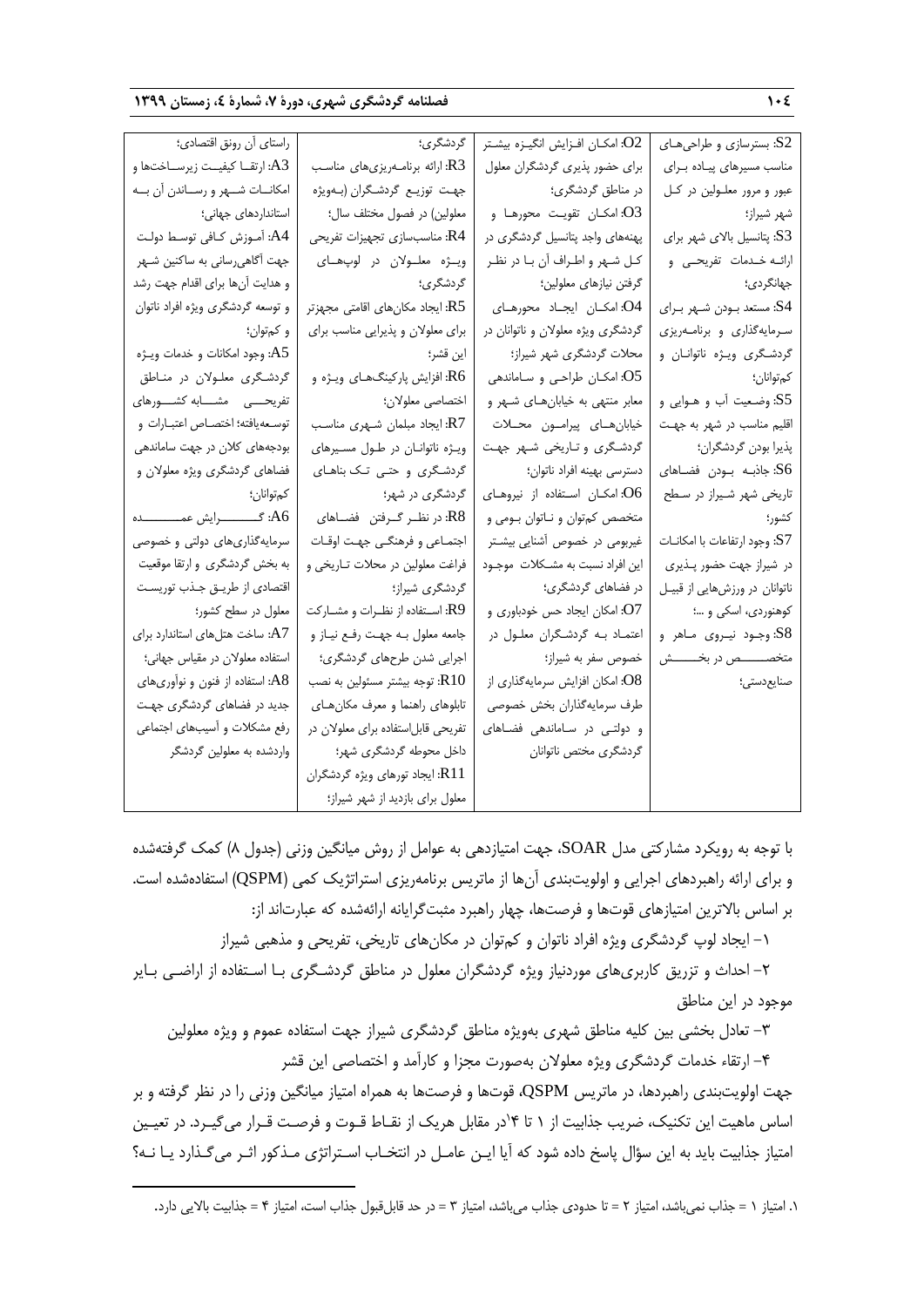**مؤیدفر و شهامت / ساماندهی فضاهای گردشگری شهری با رویکرد حضورپذیری معلولین ... 105**

درصورتیکه پاسخ به این سؤال مثبت باشد امتیاز جذابیت باالتر میباشد. در مرحله بعد از ضرب این دو ستون نمره نهایی بهدستآمده و از مجموع این نمرات، امتیاز نهایی هر راهبرد مشخص میگردد.

|                                                | راهبرد چهارم         |                                                | راهبرد سوم   |                           | راهبرد دوم  |                                              | راهبرد اول   |                          | عوامل          |
|------------------------------------------------|----------------------|------------------------------------------------|--------------|---------------------------|-------------|----------------------------------------------|--------------|--------------------------|----------------|
| نمره                                           | ضريب جذابيت          | نمره                                           | ضريب جذابيت  | نمره                      | ضريب جذابيت | نمره                                         | ضريب جذابيت  | ميانگين وزني             | قوتها          |
| $\cdot/\lambda$                                | $\lambda$            | $\cdot/\lambda$                                | ١            | .775                      | ٢           | $\cdot/\lambda$                              | <sup>1</sup> | $\cdot/\lambda$          | S <sub>1</sub> |
| $\boldsymbol{\cdot} / \boldsymbol{\upgamma}$   | $\mathsf{r}$         | $.$ /۶۴                                        | $\mathbf{r}$ | $\cdot$ /۴۸               | ٣           | $\cdot$ /٣٢                                  | ٢            | $\cdot/\sqrt{2}$         | S <sub>2</sub> |
| $\cdot/\cdot r_0$                              | $\lambda$            | $\cdot/\cdot$ Y                                | $\mathbf{r}$ | $\cdot/\mathcal{N}$       | ۴           | $\cdot/\mathcal{N}$                          | ۴            | $. / \nabla \Delta$      | S <sub>3</sub> |
| $\cdot$ /٣۶                                    | ۴                    | $\cdot$ /۲۷                                    | ٣            | $\cdot$ /٣۶               | ۴           | .775                                         | ۴            | . / .9                   | S4             |
| $\cdot/\gamma$                                 | $\lambda$            | .1                                             | ١            | .1                        | $\lambda$   | $\cdot/\$                                    | $\lambda$    | .1                       | S <sub>5</sub> |
| $\cdot/\backslash\Lambda$                      | $\lambda$            | $\cdot/\tau$ ۶                                 | $\mathsf{r}$ | $\cdot/\Delta f$          | ٣           | $\cdot/\Upsilon$                             | ۴            | $\cdot/\lambda$          | S <sub>6</sub> |
| $\cdot/\backslash\upgamma$                     | $\mathsf{r}$         | $\cdot/\gamma$                                 | $\mathsf{r}$ | $\cdot/\lambda$           | ٣           | $\cdot/\cdot$ ۶                              | $\lambda$    | $.  .$ ۶                 | S7             |
| $.$ / $.9$                                     | $\lambda$            | $.$ / $.9$                                     | $\lambda$    | $\cdot/\backslash\Lambda$ | ٢           | $\cdot/\cdot$ ٩                              | $\lambda$    | $.$ / $.9$               | ${\rm S}8$     |
|                                                |                      |                                                |              |                           | فرصتها      |                                              |              |                          |                |
| $\cdot$ /۴۴                                    | ٢                    | $\boldsymbol{\cdot}$ / $\boldsymbol{\uparrow}$ | $\mathsf{r}$ | $\cdot/\lambda\lambda$    | ۴           | .77                                          | $\lambda$    | .77                      | O <sub>1</sub> |
| $\boldsymbol{\cdot} / \boldsymbol{\upgamma}$ . | $\mathsf{r}$         | $\cdot$ /۴۵                                    | ٣            | $\cdot$ /۴۵               | ٣           | $\cdot$ /۴۵                                  | ٣            | $\cdot/\Delta$           | O <sub>2</sub> |
| $\cdot$ /۶۳                                    | ٣                    | $\cdot/\Lambda$ ۴                              | ۴            | $\cdot/\tau$              | $\lambda$   | $\cdot$ /۴۲                                  | ۲            | $\cdot/\tau$             | O <sub>3</sub> |
| .154                                           | ۴                    | $\cdot$ /۴۸                                    | ٣            | .19                       | $\lambda$   | .158                                         | ۴            | .19                      | <b>O4</b>      |
| .199                                           | $\mathbf{\breve{r}}$ | .199                                           | ٣            | $\cdot$ /٢٢               | $\lambda$   | $\boldsymbol{\cdot} / \boldsymbol{\upgamma}$ | $\lambda$    | $\cdot/\uparrow\uparrow$ | O <sub>5</sub> |
| .49.                                           | ۴                    | $\cdot$ /۴۵                                    | ٣            | $\cdot/\tau$ .            | ٢           | $\cdot$ /۴۵                                  | ٣            | $\cdot/\wedge \Delta$    | O <sub>6</sub> |
| $\cdot$ /٢٢                                    | ٢                    | $\cdot$ /٢٢                                    | ٢            | $\cdot$ /۲۲               | ٢           | $\cdot/\rightarrow$                          | $\lambda$    | $\cdot/\rightarrow$      | O <sub>7</sub> |
| $\cdot/\tau$ .                                 | ٢                    | $\cdot/\tau$ .                                 | ٢            | $\cdot$ /۴۵               | ٣           | $\cdot/\tau$ .                               | ٢            | $\cdot/\wedge \Delta$    | O <sub>8</sub> |
| $\Delta/\Upsilon$ )                            |                      | $\Delta/Y$                                     |              | $\Delta/\text{TY}$        |             | $f/\lambda$                                  |              |                          | مجموع امتيازات |

**جدول شماره .8 ماتریس برنامهریزی کمی استراتژیک جهت امتیازدهی به راهبردها**

با توجه به امتیازات بهدستآمده، راهبرد سوم یعنی تعادل بخشی بین کلیه مناطق شهری بهویژه مناطق گردشـگری شیراز جهت استفاده عموم و بهویژه معلولین، رتبه برتر را به دست آورده و راهبرد احداث و تزریق کاربریهای موردنیـاز ویژه گردشگران معلول در مناطق گردشگری با استفاده از اراضی بایر موجود در ایـن منـاطق رتبـه دوم را دارد. بـر ایـن اساس میتوان به ارائه سیاستها و راهکارهای اجرایی پرداخت.

# **نتیجهگیری**

رشد قابلتوجه و چشمگیر گردشگری در 50 سال اخیر، نشاندهنده اهمیت فراوان اقتصادی و اجتماعی این پدیـده اسـت که همه اقشار و سنین مختلف را نیز بهسوی خود جلب کرده است. ازآنجاکه بخشـی از جامعـه هـر کشـوری را معلـوالن تشکیل میدهند و از طرف دیگر با توجه به سالخوردگی جمعیت جهانی و تمایـل بیشـتر ایـن گـروه بـرای گردشـگری، ضروری است که فضاهای گردشگری آمادگی الزم را برای پذیرایی از این افراد در خود ایجاد کنند. در ایـن میـان شـهر شیراز بهعنوان مرکز استان فارس یکی از مقاصد میراثی، تاریخی، فرهنگی و طبیعی کشور ایران بوده که به دلیل داشـتن کهنترین خاستگاههای شهرنشینی و مدنیت، پتانسیل باالیی برای جذب گردشـگر دارد. همچنـین ایـن شـهر بـهعنوان استانداردترین شهر ایران در زمینه برنامهریزی و طراحی ویژه معلـولین در سـال 1395 معرفیشـده اسـت ولـیکن ایـن طراحیها بیشتر در مسیرهای عبور پیاده و رمپها و در مناطقی از شهر انجامشده است کـه جـزء منـاطق گردشـگری و تاریخی شهر شیراز محسوب نمیشوند. نتایج این پژوهش با یافتـههای یـان گـل )1987(، یـاوری و همکـاران )1397(، ایرانشاهی و قلعهنویی (۱۳۹۶)، عبدالله زاده و همکاران (۱۳۹۵)، رهنما و داوری مقدم نژاد (۱۳۹۳) از جهت ارتقـا کیفیـت فضاهای شهری و طراحیهای مناسب در فضاهای عمومی و همچنین ساماندهی برای اقشار کمتوان همسویی دارد، ولی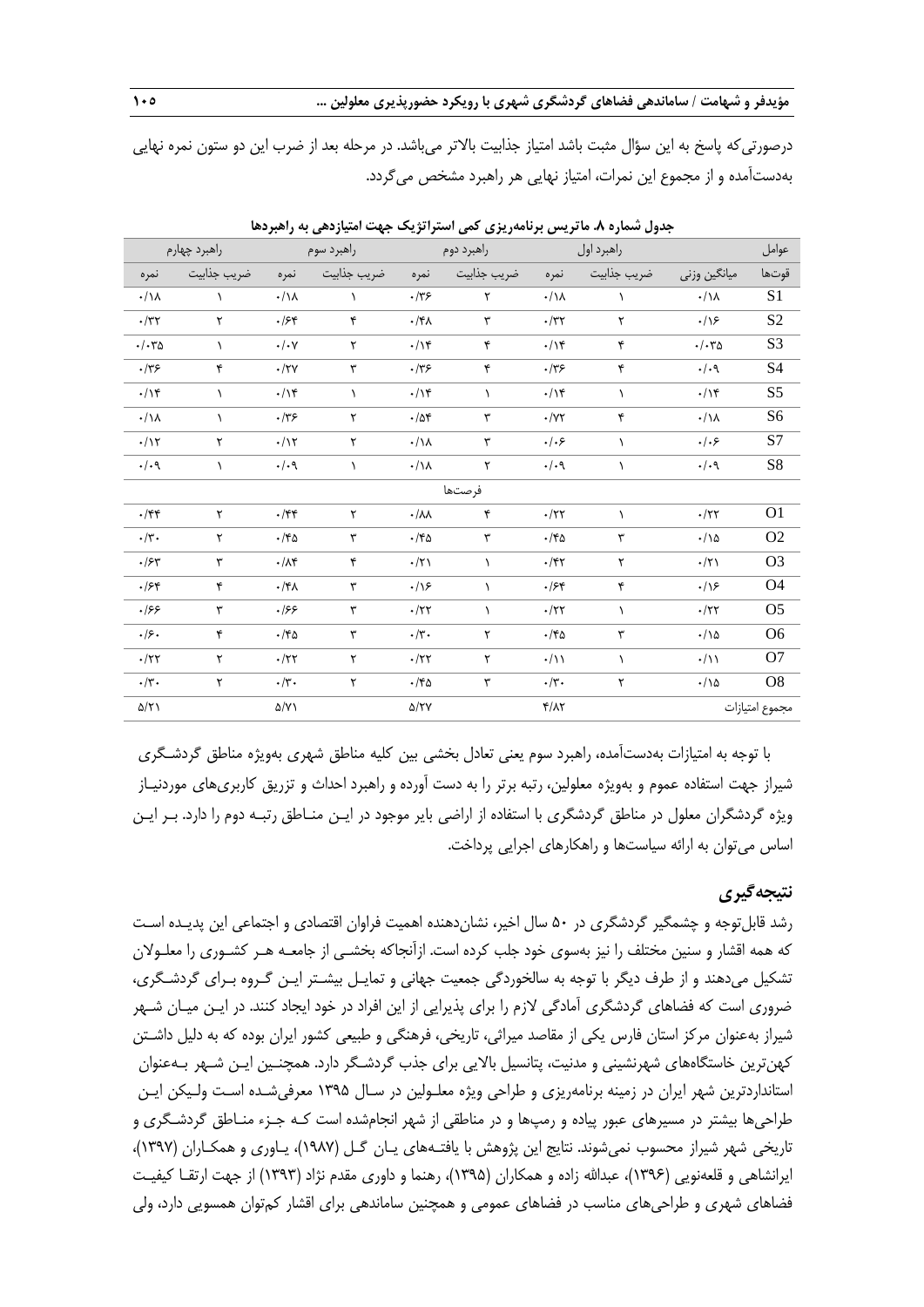با تحقیق قبادیان )1396( که به اولویتبندی هتلهای ستارهدار استان زنجان در جهـت سـازگاری بـا نیازهـای معلـولین پرداخته ازنظر روش کار متفاوت است، بنابراین از جهت مناسبسازی فضاهای گردشگری بـرای معلـوالن بـا اسـتفاده از نظرسنجی و روش میدانی یک کار جدید میباشد. بر اساس تحلیلهـا و بررسـیهای صـورت گرفتـه در مـورد فضـاهای گردشگری شهر شیراز و نظرات گردشگران معلول، مسئولان و کارشناسان مرتبط، چنـین اسـتنباط می،شـود کـه یکـی از گردشگرپذیرترین شهرهای ایران، هنوز در برخی از فضاها، زیرساختهای الزم را برای پذیرایی از گردشـگران معلـول را ندارد؛ چراکه در نظرسنجی صورت گرفته، معلولین معتقدند که شهر شـیراز در خصـوص پـذیرایی و جـذب گردشـگران معلول به نسبت شهرهای دیگر ایران تا حدودی موفقتر عمل کرده است ولیکن این شهر تماماً به احتیاجات و نیازهای معلولین در فضاهای گردشگری پاسخ نداده و با وجود داشتن رتبه نخست در زمینـه طراحـی مسـیرهای ویـژه معلـولین بهخصوص نابینایان در سطح کشور، در جذب معلوالن و کمتوانان در فضاهای گردشگری بـهطور کامـل موفـق نبـوده است. همچنین عمدهترین علت عدم حضور گردشگران معلول در فضاهای گردشگری، ضعف در امکانات و خدماترسانی است. مسئوالن نیز معتقدند که عمده فضـاهایی کـه در اولویـت اول بـرای مناسبسـازی میباشـند، تجهیـزات شـهری اختصاصی معلولین هستند. بر اساس نظرات ذینفعان و تشکیل ماتریس سوآر، نتـایج حـاکی از آن اسـت کـه مهمتـرین فرصتها و قوتهای موجود در راستای ساماندهی فضاهای گردشگری برای معلوالن به ترتیب امکان استفاده بهینـه از فضاهای باز و اراضی بایر در شهر و حومه شهر جهت رفع کمبود برخی کاربریهای موردنیاز جامعه معلول؛ امکان ایجاد محورهای گردشگری ویژه معلوالن و ناتوانان در محالت گردشگری شهر شیراز؛ مهیا بودن ارتباطـات ریلـی و هـوایی فعال با شهرهای مختلف کشور به جهت جذب گردشگران ناتوان؛ جاذبه بودن فضاهای تاریخی شـهر شـیراز در سـطح کشور میباشد که بر اساس همین امتیازات برنامـهریزی کمـی اسـتراتژیک انجـام و راهبردهـای مـوردنظر اولویتبنـدی شدهاند.

**جدول شماره .9 انتخاب راهبردهای برتر در ساماندهی فضاهای گردشگری معلوالن در شهر شیراز**

| امتياز            | اراهبردها                                                                                                         |
|-------------------|-------------------------------------------------------------------------------------------------------------------|
| $\Delta$ /Y)      | تعادل بخشی بین کلیه مناطق شهری بهویژه مناطق گردشگری شیراز جهت استفاده عموم و ویژه معلولین                         |
| $\Delta/YY$       | احداث و تزریق کاربریهای موردنیاز ویژه گردشگران معلول در مناطق گردشگری با استفاده از اراضی بایر موجود در این مناطق |
| $\Delta/\Upsilon$ | ارتقاء خدمات گردشگری ویژه معلولان بهصورت مجزا و کارآمد و اختصاصی این قشر                                          |
| $Y/\lambda Y$     | ایجاد لوپ گردشگری ویژه افراد ناتوان و کمتوان در مکانهای تاریخی، تفریحی و مذهبی شیراز                              |

بر اساس راهبرد برتر در جدول ۹، راهکارهایی که میتوان پیشنهاد نمود عبارتاند از:

- ایجاد فضاهای عمومی جمعکننده و انگیزشی جهت تعامالت قشر معلول در محالت گردشگری شهر شـیراز بـا در نظر گرفتن میدانچهها، پاركهای محلهای و گذرهای محالت تاریخی

- ارتقاء امنیت ویژه معلولین بخصوص امنیت کالبدی از جهت روشنایی معابر، عدم دسـتانداز، مناسـب بـودن شـیب مسیرها و ...

- اصالح کاربریهای تجاری موجود در مسیرها و محالت گردشگری همچون مشخص بـودن عالئـم بـازار، پاسـاژ، نمایشگاه صنایعدستی و ،... داشتن مسیر دسترسی مناسب جهت حرکت صندلی چرخدار، محل استراحت مناسب و ...

- مجهز شدن فضاهای گردشگری شهر شیراز به مبلمان شهری خاص معلولین و سـالمندان همچـون سـکوهای بـا ارتفاع مناسب، آبخوریها، پیاده راهها و ...

– داشتن طرحهایی برای ارتقاء وضعیت هتلها، مسافرخانهها، خانههای بوم گـردی و … از جهـت داشـتن ضـوابط و استانداردهای خاص معلولین

– در نظر گرفتن سیستم حمل ونقل عمومی مختص گردشگران معلول در مسیرهای گردشگری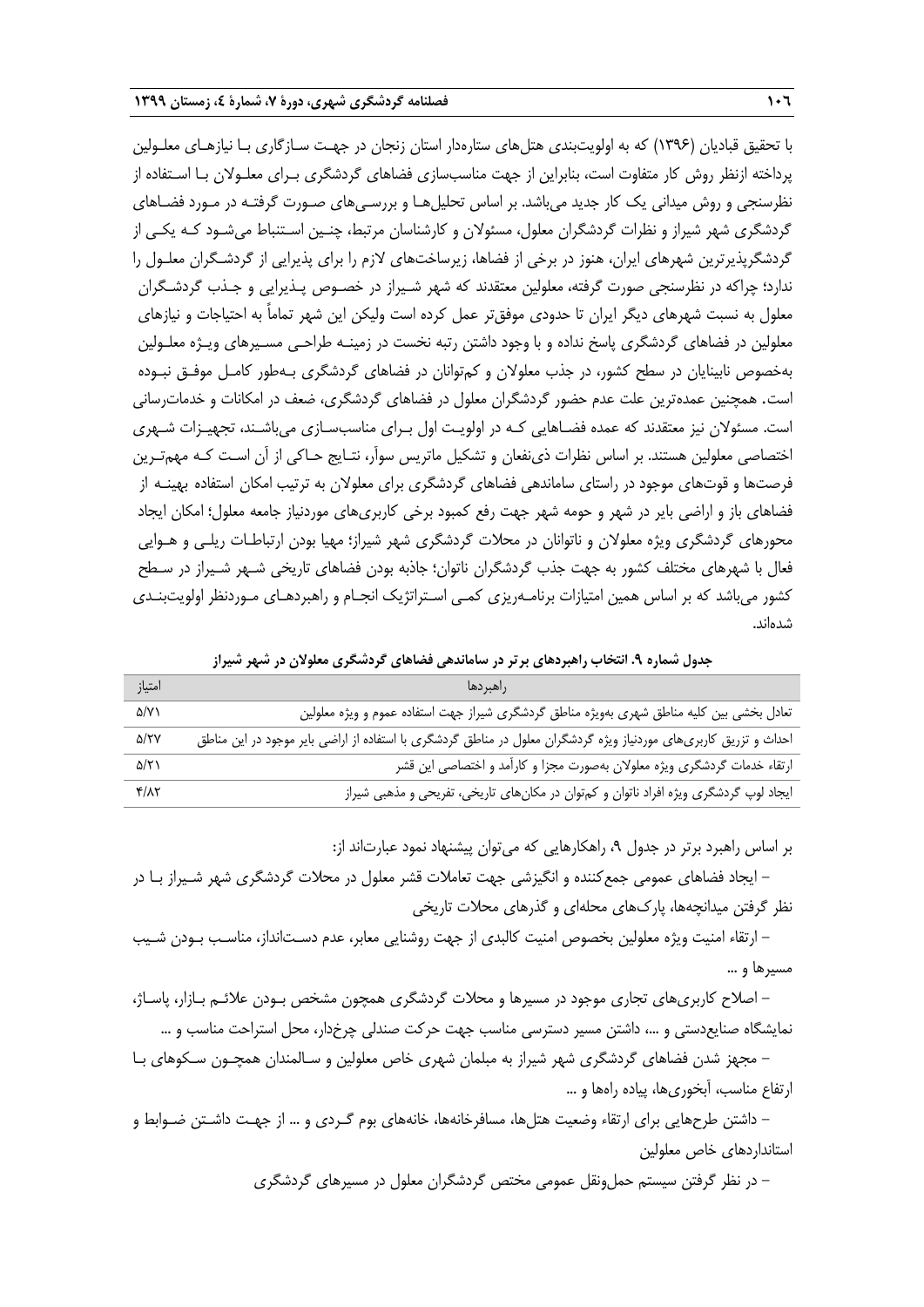- تبدیل کردن حداقل نیمی از عرض راهپلههای موجود در فضاهای گردشـگری بـه رمپهـای مناسـب بـرای افـراد کمتوان

– احداث پارکینگهای ویژه معلولین در مناطق گردشگری در مکانهای نزدیکتر به بازدید و با شرایط خاص.

# **تقدیر و تشکر**

بنا به اظهار نویسنده مسئول، این مقاله حامی مالی نداشته است.

## **منابع**

- 1( ایرانشاهی، ایوب و قلعهنویی، محمود )1395( ارزیابی میزان مطابقت فضاهای شهری با شاخصهای شهر دوستدار سالمند )نمونه موردی: خیابان چهارباغ عباسی اصفهان)، مجله هویت شهر، سال ۱۱، شماره ۳۰، صص. ۸۲–۶۹.
- ٢) بحرینی، سید حسین و طبیبیان، منوچهر (١٣٧٧) مدل ارزیابی کیفیت محیط زیست شهری، مجلـه محـیط شناسـی، دوره ٢۴، شماره ۲۱، صص. ۵۶–۴۱.
- 3( بمانیان، محمدرضا؛ دباغی خامنه، مرضیه؛ احمدی، فریال )1393( تدقیق انگارههای مؤثر بر طراحی مناسـب پاركهـای شـهری جهت استفاده نابینایان، دو فصلنامه پژوهشهای منظر شهر، سال ۱، شماره ۲، صص. ۳۸–۲۹.
	- ۴) پاکزاد، جهانشاه (۱۳۷۶) طراحی شهری چیست؟، فصلنامه آبادی، سال ۷، شماره ۲۵، صص. ۳۶-۳۰.
- 5( خاوریان گرمسیری، امیررضا؛ استاورس، ژاکلین ام؛ علیان، مهدی )1392( برنامه ریزی راهبردی توسـعه گردشـگری شـهری بـا استفاده از مدل استراتژیک SOAR (نمونه موردی شهر تفت)، نشریه برنامهریزی و آمایش فضا، شماره ۳، پیـاپی ۸۳، صـص.  $.14 - 170$
- 6( داوری نژاد مقدم، مسعود و رهنما، میثم )1393( مناسبسازی فضاهای شهری با تأکید بر نیازهای افراد کمتوان )مطالعه موردی: پیاده راه خیابان زند شیراز)، فصلنامه مدیریت شهری نوین، سال ۲، شماره ۵، صص. ۶۶-۴۷.
- 7( زیاری، کرامت اهلل؛ اشنویی، امیر؛ موالیی قلیچی، محمد )1393( سنجش رضـایت گردشـگران از کیفیـت خـدمات هتلـداری بـا استفاده از شاخص CSM مطالعه موردی: کالنشهر شیراز، فصلنامه گردشگری شهری، دوره ،1 شماره ،1 صص .1-15
- 8( صادقی، علیرضا؛ دهقانی، محمدامین؛ دادگر، مسعود )1398( رتبهبندی عوامل مؤثر بر میزان رضایتمندی گردشگری شهری بـا استفاده از مدل کانو مطالعه موردی: شهر شیراز، فصلنامه گردشگری شهری، دوره ۶، شماره ۳، صص. ۱۳۹–۱۵۱.
- 9( ضرغام، حمید )1392( برنامهریزی استراتژیک جهانگردی ایران، پایاننامـه کارشناسـی ارشـد مـدیریت و جهـانگردی، دانشـگاه تهران.
- 10( طیبی، امیر و ذکاوت، کامران )1387( تصویر ذهنی گردشگران داخلی از فضاهای شهری اصفهان با رویکرد نظریـه زمینـهای، نشریه صفه، دوره ۲۷. شماره ۲، صص. ۷۸-۶۳.
- ١١) عبداللهزاده فرد، علیرضا؛ سرورزاده، سید کوروش؛ اژدری، نرگس (١٣٩۵) مناسبسازی پیاده راههـا و تجهیـزات شـهری بـرای جانبازان و معلولان، فصلنامه علمی پژوهشی طب جانباز، دوره ۸، شماره ۴، صص. ۲۲۴-۲۱۷.
- 12( عرفانی، گوران و دیزانی، احسان )1389( ساماندهی از واژه تا عمل، قرائت واژه ساماندهی در مداخالت شهری، مجله باغ نظر، سال ۷، شماره ۱۳، صص. ۶۰–۴۶.
- 13( فیروزی، محمدعلی و زاد ولی خواجه، شاهرخ )1395( مدل استراتژیک SOAR گامی بهسـوی برنامـهریزی راهبـردی توسـعه گردشگری شهری (نمونه موردی: کلانشهر تبریز)، فصلنامه برنامهریزی منطقهای، سال ۷، شماره ۲۵، صص. ۴۰–۲۹.
- 14( قبادیان، بهمن )1396( میزان سازگاری تأسیسات اقامتگاهی گردشگری ایران با نیازهـای معلـولین حرکتـی )مطالعـه مـوردی: هتلهای استان زنجان)، دوماهنامه مطالعات کاربردی در علوم مدیریت و توسعه، سال ۲، شماره ۵ (پیاپی ۷)، صص. ۹۲–۷۸.
- ۱۵) مهندسین مشاور برنامهریز، شهر ساز و معمار شهر و خانه (۱۳۸۶) بازنگری طرح تفصیلی شـهر شـیراز، معاونـت شهرسـازی و معماری، شهرداری شیراز.
- 16( مؤیدفر، سعیده )1397(، ارزیابی فضاهای گردشگری شهر یزد با تأکید بر بحرانهای گردشگری، فصلنامه گردشگری شـهری،